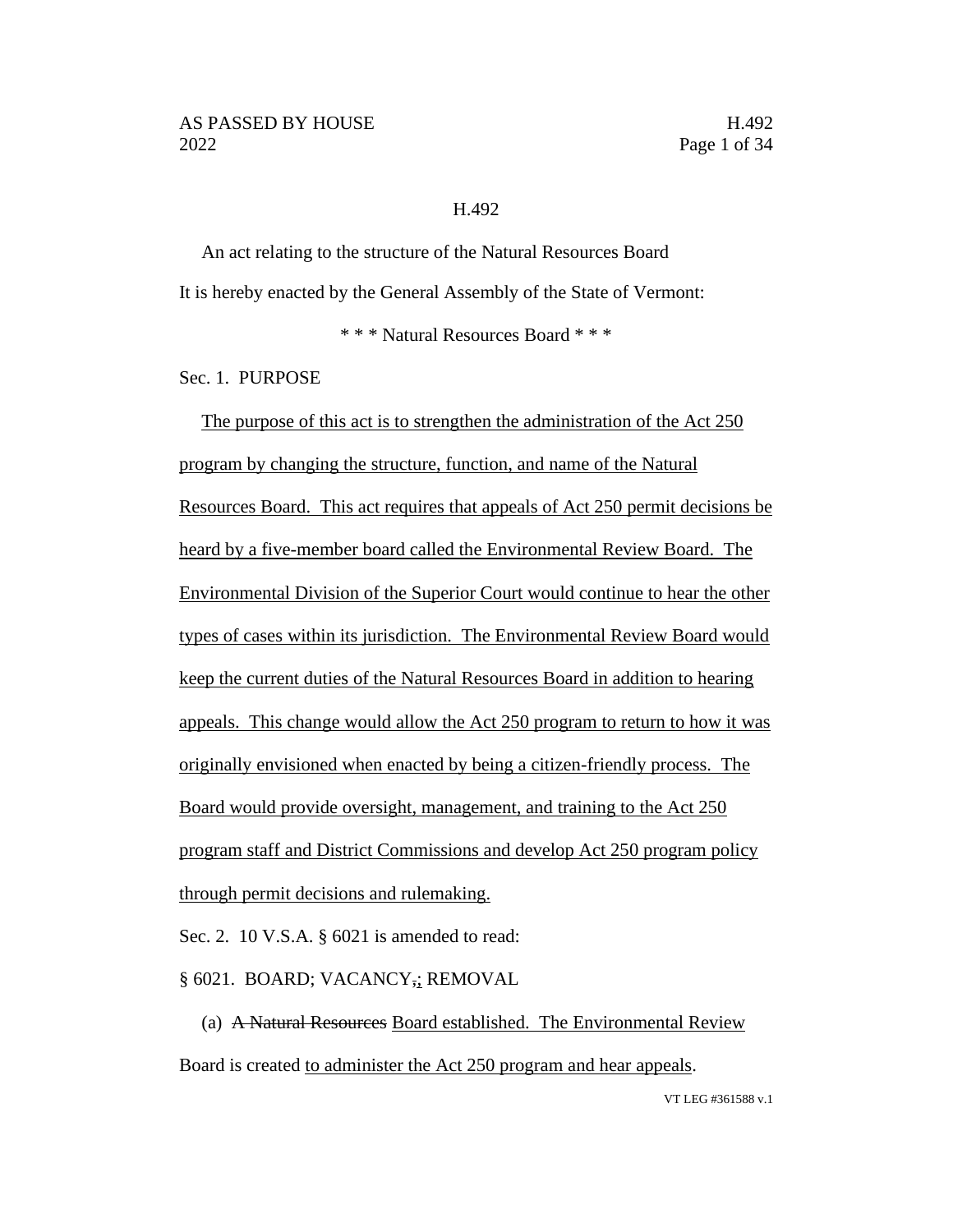(1) The Board shall consist of five members appointed by the Governor, after review and approval by the Environmental Review Board Nominating Committee in accordance with subdivision (2) of this section and confirmed with the advice and consent of the Senate, so that one appointment expires in each year. The Chair shall be a full-time position, and the other four members shall be half-time positions. In making these appointments, the Governor and the Senate shall give consideration to candidates who have experience, expertise, or skills relating to the environment or land use one or more of the following areas: environmental science, natural resources law and policy, land use planning, community planning, or environmental justice.

(A) The Governor shall appoint a chair of the Board, a position that shall be a full-time position. The Governor shall ensure Board membership shall reflect, to the extent possible, the racial, ethnic, gender, and geographic diversity of the State. The Board shall not contain two members who reside in the same county.

(B) Following initial appointments, the members<del>, except for the</del> Chair, shall be appointed for terms of four five years. All terms shall begin on July 1 and expire on June 30. A member may continue serving until a successor is appointed. The initial appointments shall be for staggered terms.

(2) The Governor shall appoint up to five persons, with preference given to former Environmental Board, Natural Resources Board, or District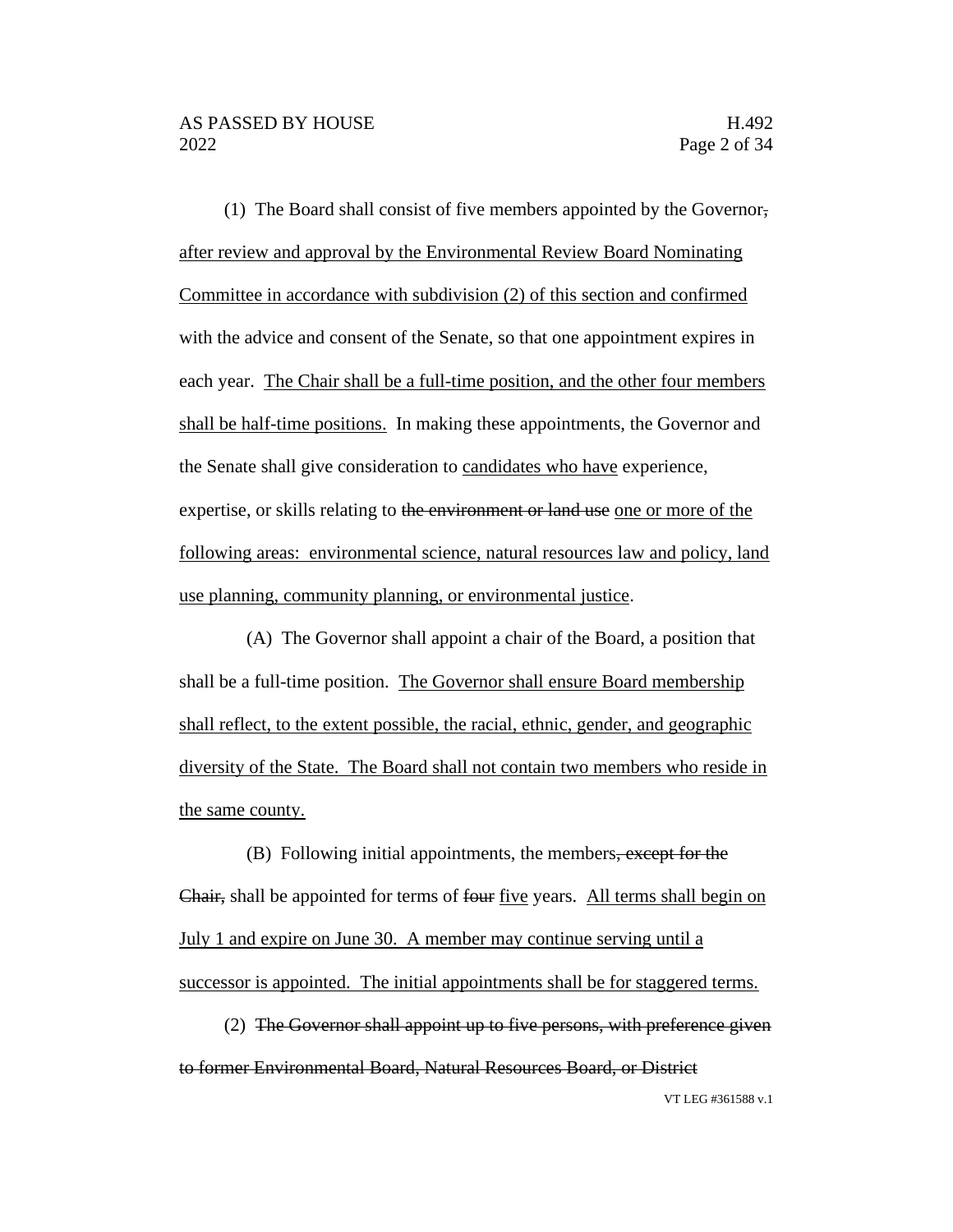Commission members, with the advice and consent of the Senate, to serve as alternates for Board members.

(A) Alternates shall be appointed for terms of four years, with initial appointments being staggered The Environmental Review Board Nominating Committee shall advertise the position when a vacancy will occur on the Environmental Review Board.

(B) The Chair of the Board may assign alternates to sit on specific matters before the Board in situations where fewer than five members are available to serve The Nominating Committee shall review the applicants to determine which are well-qualified for appointment to the Board and shall recommend those candidates to the Governor. The names of candidates shall be confidential.

(C) The Governor shall appoint, with the advice and consent of the Senate, a chair and four members of the Board from the list of well-qualified candidates sent to the Governor by the Committee.

VT LEG #361588 v.1 (b) Any vacancy occurring in the membership of the Board shall be filled by the Governor for the unexpired portion of the term Terms; vacancy; succession. The term of each appointment subsequent to the initial appointments described in subsection (a) of this section shall be five years. Any appointment to fill a vacancy shall be for the unexpired portion of the term vacated. A member may seek reappointment by informing the Governor.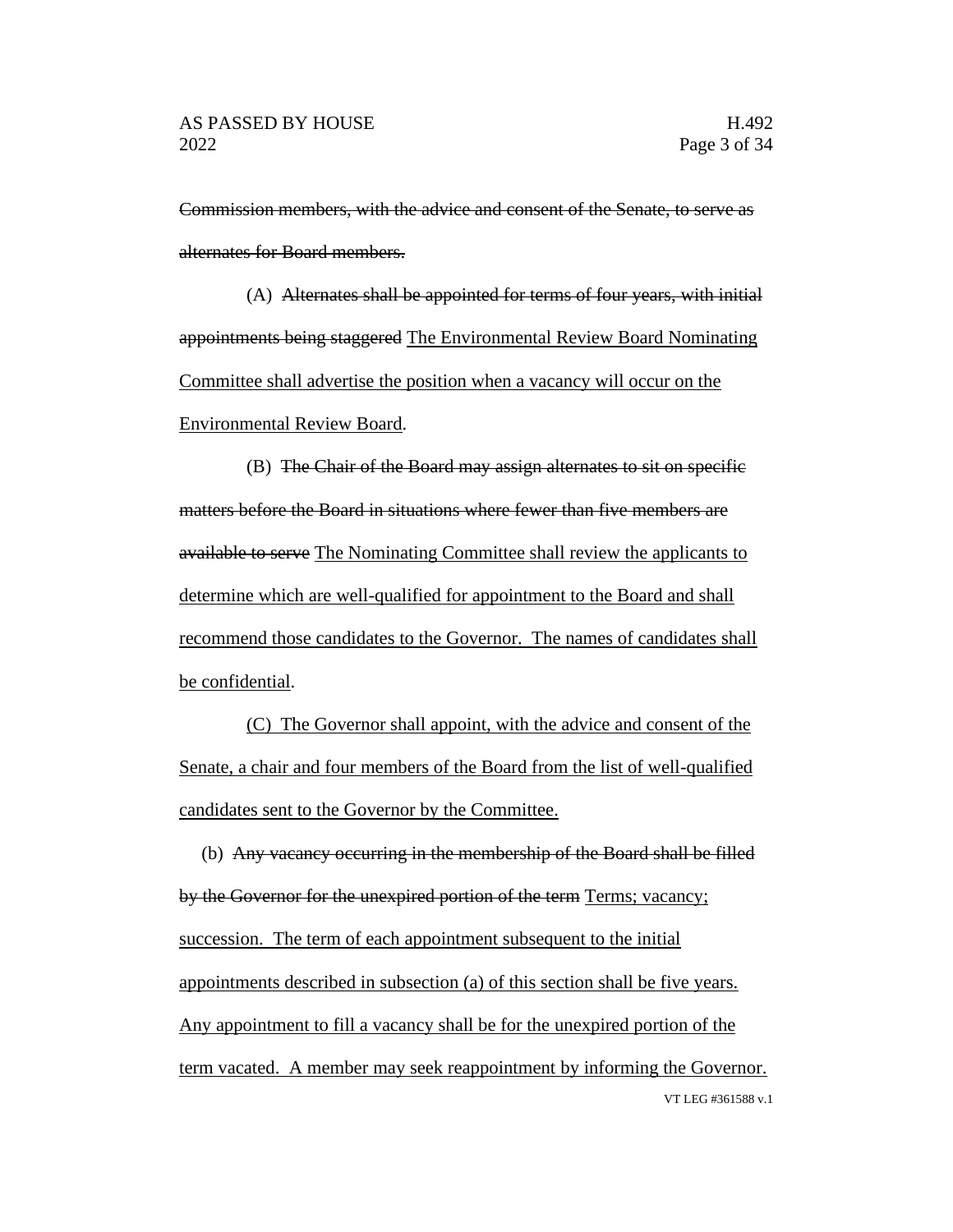If the Governor decides not to reappoint the member, the Nominating Committee shall advertise the vacancy.

(c) Removal. Notwithstanding the provisions of 3 V.S.A. § 2004, members shall only be removable for cause only, except the Chair, who shall serve at the pleasure of the Governor by the remaining members of the Board in accordance with the Vermont Administrative Procedures Act. The Board shall adopt rules pursuant to 3 V.S.A. chapter 25 to define the basis and process for removal.

(d) Disqualified members. The Chair of the Board, upon request of the Chair of a District Commission, may appoint and assign former Commission members to sit on specific Commission cases when some or all of the regular members and alternates of the District Commission are disqualified or otherwise unable to serve.

(e) Retirement from office. When a Board member who hears all or a substantial part of a case retires from office before the case is completed, the member may remain a member of the Board, at the member's discretion, for the purpose of concluding and deciding that case and signing the findings and judgments involved. A retiring Chair shall also remain a member for the purpose of certifying questions of law if a party appeals to the Supreme Court. For the service, the member shall receive a reasonable compensation to be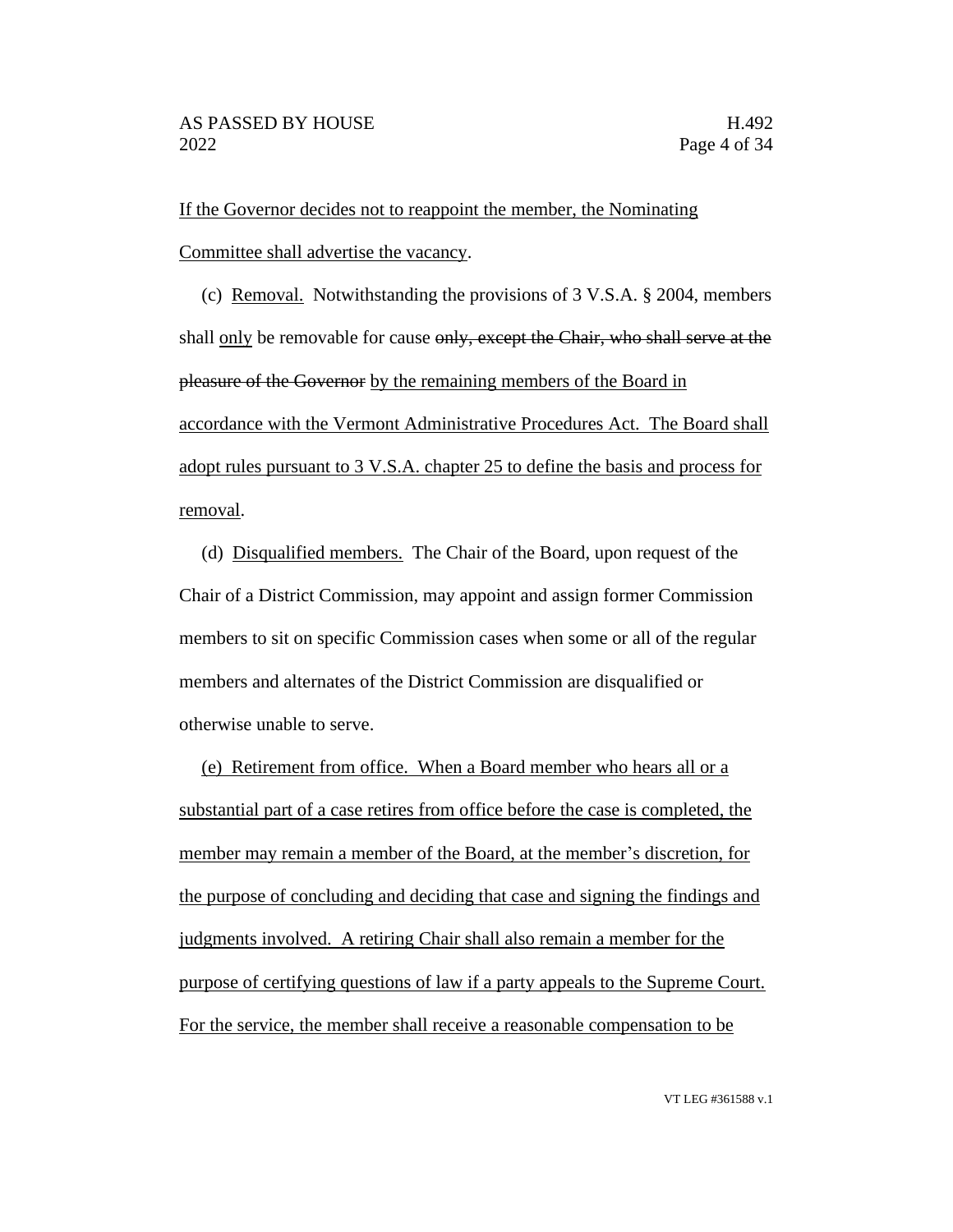fixed by the remaining members of the Board and necessary expenses while on official business.

Sec. 3. 10 V.S.A. § 6032 is added to read:

# § 6032. ENVIRONMENTAL REVIEW BOARD NOMINATING

# COMMITTEE

(a) Creation. The Environmental Review Board Nominating Committee is created for the purpose of assessing the qualifications of applicants for appointment to the Environmental Review Board in accordance with section 6021 of this title.

(b) Members. The Committee shall consist of seven members who shall be appointed as follows:

(1) The Governor shall appoint three members from the Executive Branch, with at least one being an employee of the Department of Human Resources.

(2) The Speaker of the House of Representatives shall appoint two members from the House of Representatives.

(3) The Senate Committee on Committees shall appoint two members from the Senate.

(c) Terms. The members of the Committee shall serve for terms of two years. Members shall serve until their successors are appointed. Members shall serve not more than three consecutive terms in any capacity. A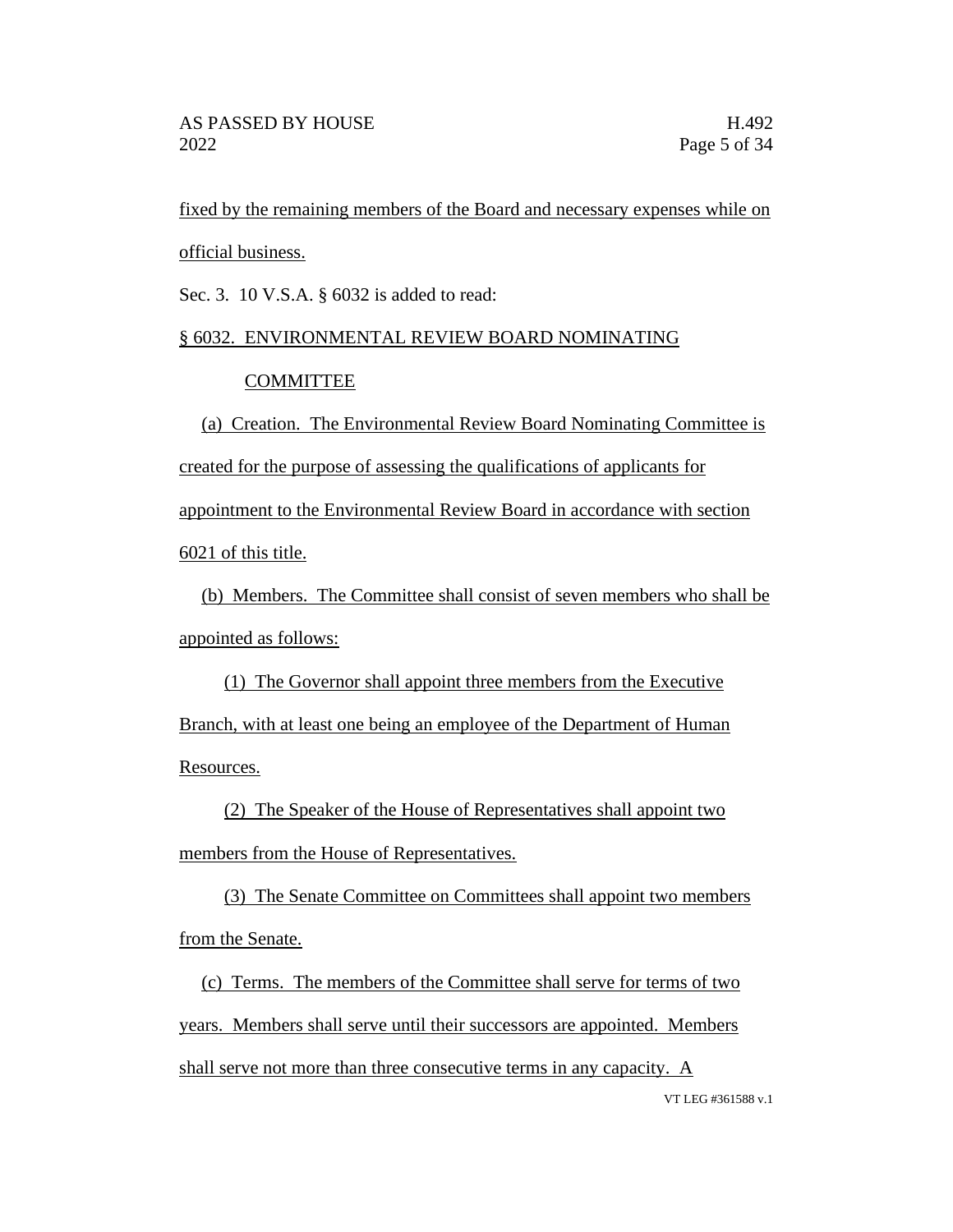legislative member who is appointed as a member of the Committee shall retain the position for the term appointed to the Committee even if the member is subsequently not reelected to the General Assembly during the member's term on the Committee.

(d) Chair. The members shall elect their own chair.

(e) Quorum. A quorum of the Committee shall consist of four members.

(f) Staff and services. The Committee is authorized to use the staff and services of appropriate State agencies and departments as necessary to conduct investigations of applicants.

(g) Confidentiality. Except as provided in subsection (h) of this section, proceedings of the Committee, including the names of candidates considered by the Committee and information about any candidate submitted to the Governor, shall be confidential. The provisions of 1 V.S.A. § 317(e) (expiration of Public Records Act exemptions) shall not apply to the exemptions or confidentiality provisions in this subsection.

(h) Public information. The following shall be public:

(1) operating procedures of the Committee;

(2) standard application forms and any other forms used by the Committee, provided they do not contain personal information about a candidate or confidential proceedings;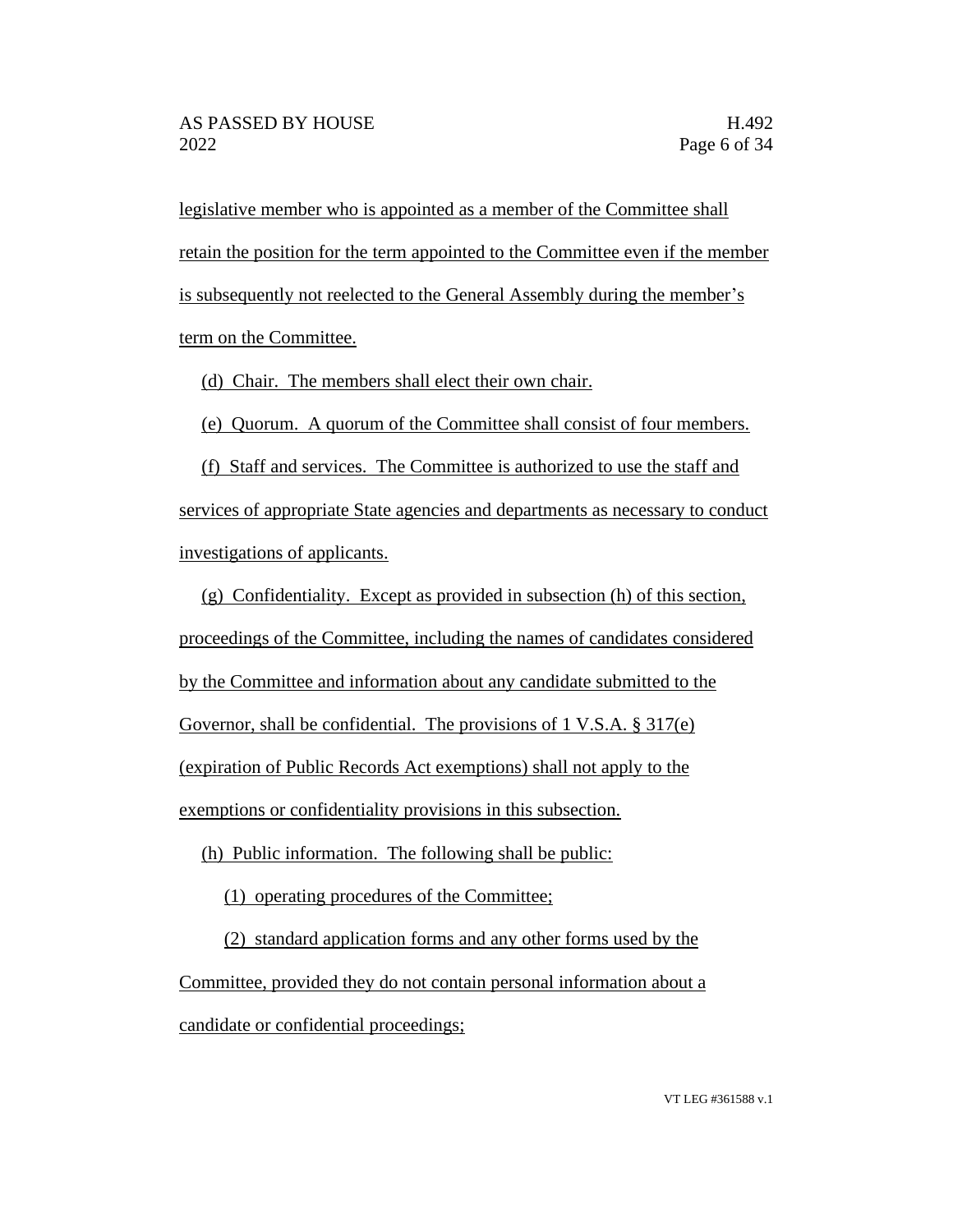(3) all proceedings of the Committee prior to the receipt of the first candidate's completed application; and

(4) at the time the Committee sends the names of the candidates to the Governor, the total number of applicants for the vacancies and the total number of candidates sent to the Governor.

(i) Reimbursement. Legislative members of the Committee shall be entitled to per diem compensation and reimbursement for expenses in accordance with 2 V.S.A. § 23. Compensation and reimbursement shall be paid from the legislative appropriation.

(j) Duties.

(1) When a vacancy occurs, the Committee shall review applicants to determine which are well-qualified for the Board and submit those names to the Governor. The Committee shall submit to the Governor a summary of the qualifications and experience of each candidate whose name is submitted to the Governor, together with any further information relevant to the matter.

VT LEG #361588 v.1 (2) An applicant for the position of member of the Environmental Review Board shall not be required to be an attorney. If the candidate is admitted to practice law in Vermont or practices a profession requiring licensure, certification, or other professional regulation by the State, the Committee shall submit the candidate's name to the Court Administrator or the applicable State professional regulatory entity, and that entity shall disclose to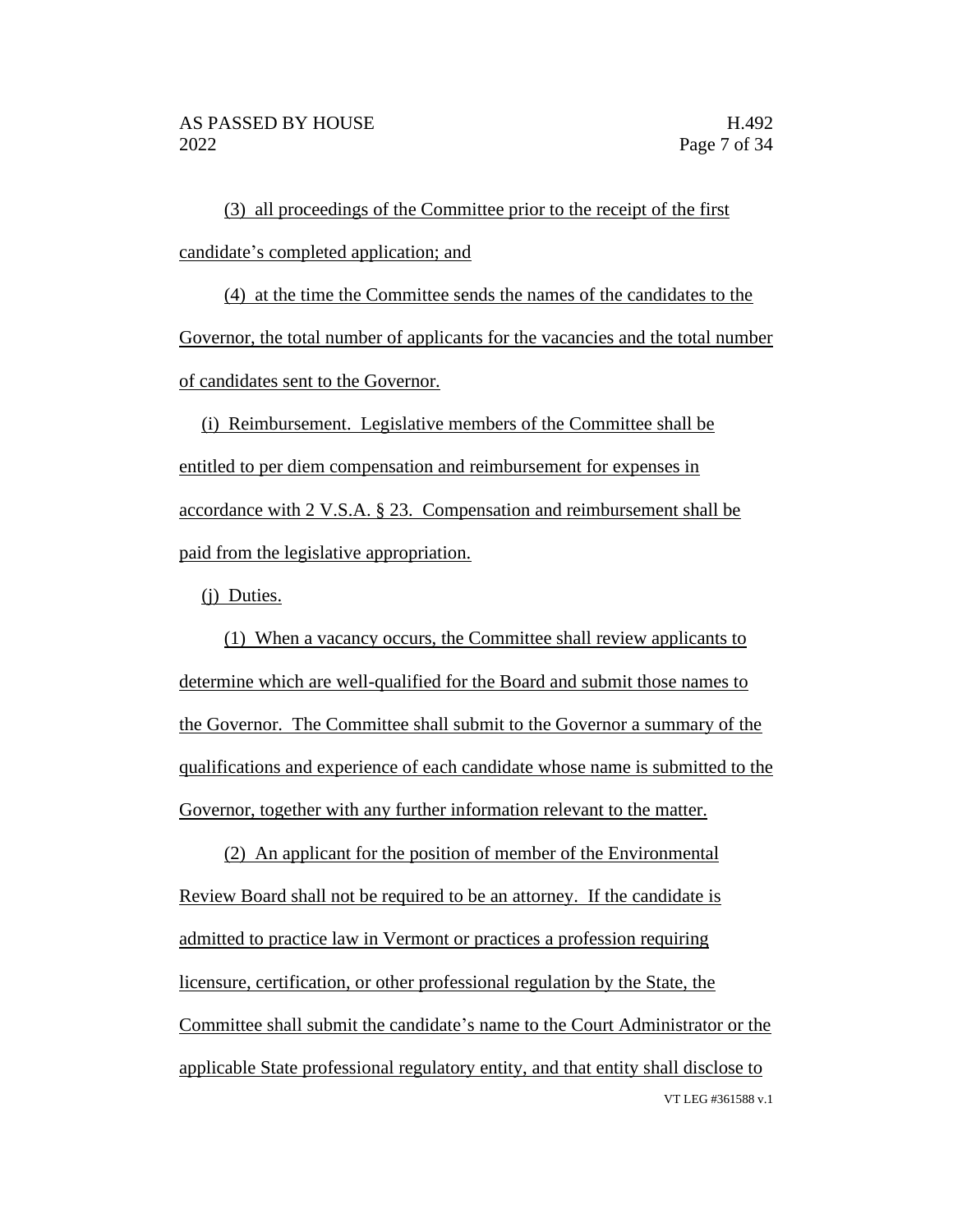the Committee any professional disciplinary action taken or pending concerning the candidate.

(3) Candidates shall be sought who have experience, expertise, or skills relating to one or more of the following areas: environmental science, natural resources law and policy, land use planning, community planning, or environmental justice.

(4) The Committee shall ensure a candidate possesses the following attributes:

(A) Integrity. A candidate shall possess a record and reputation for excellent character and integrity.

(B) Impartiality. A candidate shall exhibit an ability to make judicial determinations in a manner free of bias.

(C) Work ethic. A candidate shall demonstrate diligence.

(D) Availability. A candidate shall have adequate time to dedicate to the position.

Sec. 4. 10 V.S.A. § 6025 is amended to read:

§ 6025. RULES

(a) The Board may adopt rules of procedure for itself and the District

Commissions. The Board shall adopt rules of procedure that govern appeals

and other contested cases before it that are consistent with this chapter.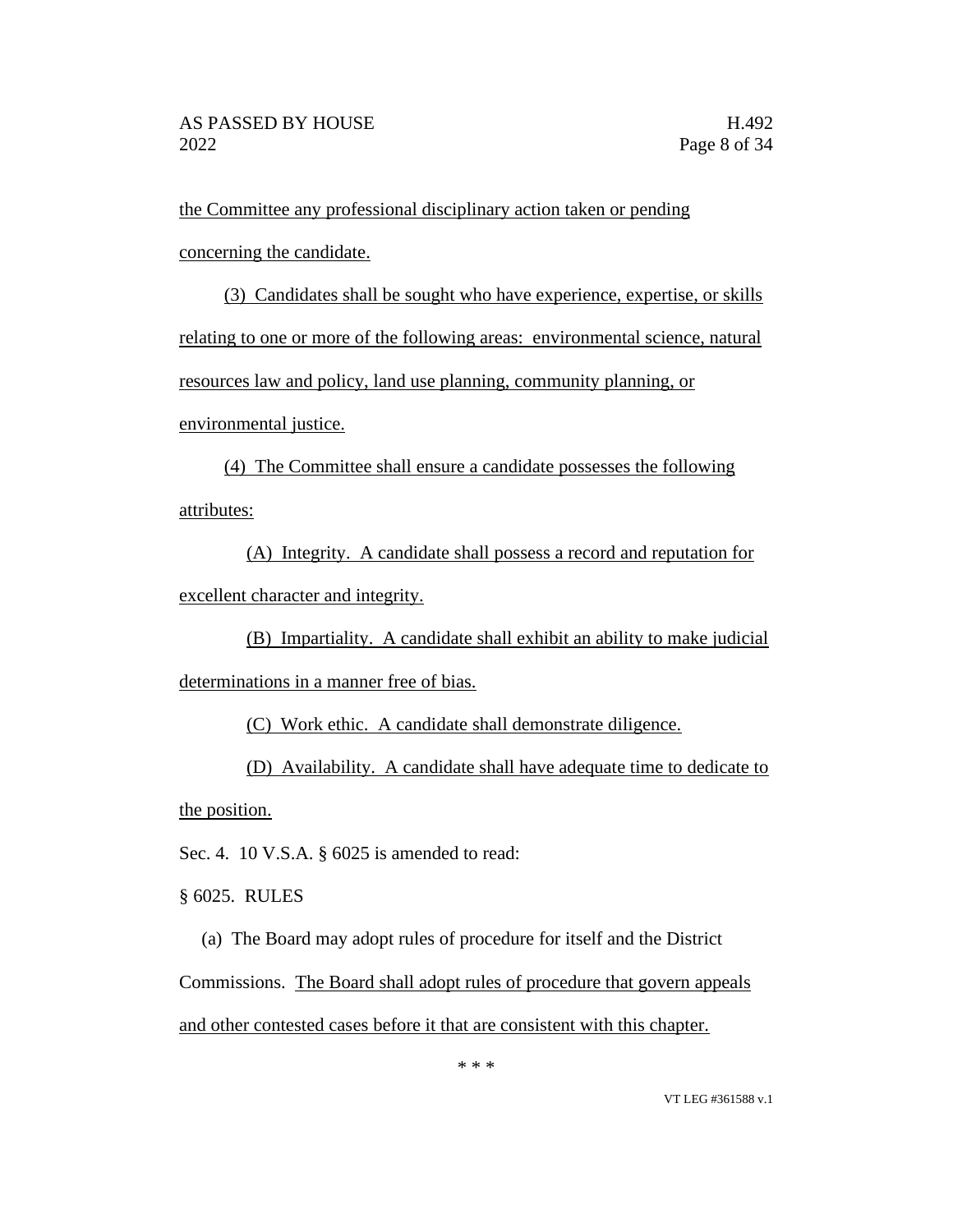Sec. 5. 10 V.S.A. § 6027 is amended to read:

#### § 6027. POWERS

(a) The Board and District Commissions each shall have supervisory authority in environmental matters respecting projects within their jurisdiction and shall apply their independent judgment in determining facts and interpreting law. Each shall have the power, with respect to any matter within its jurisdiction, to:

(1) administer oaths, take depositions, subpoena and compel the attendance of witnesses, and require the production of evidence;

(2) allow parties to enter upon lands of other parties for the purposes of inspecting and investigating conditions related to the matter before the Board or Commission;

(3) enter upon lands for the purpose of conducting inspections, investigations, examinations, tests, and site evaluations as it deems necessary to verify information presented in any matter within its jurisdiction; and

(4) apply for and receive grants from the federal government and from other sources.

(b) The powers granted under this chapter are additional to any other powers which that may be granted by other legislation.

VT LEG #361588 v.1 (c) The Natural Resources Board may designate or establish such regional offices as it deems necessary to implement the provisions of this chapter and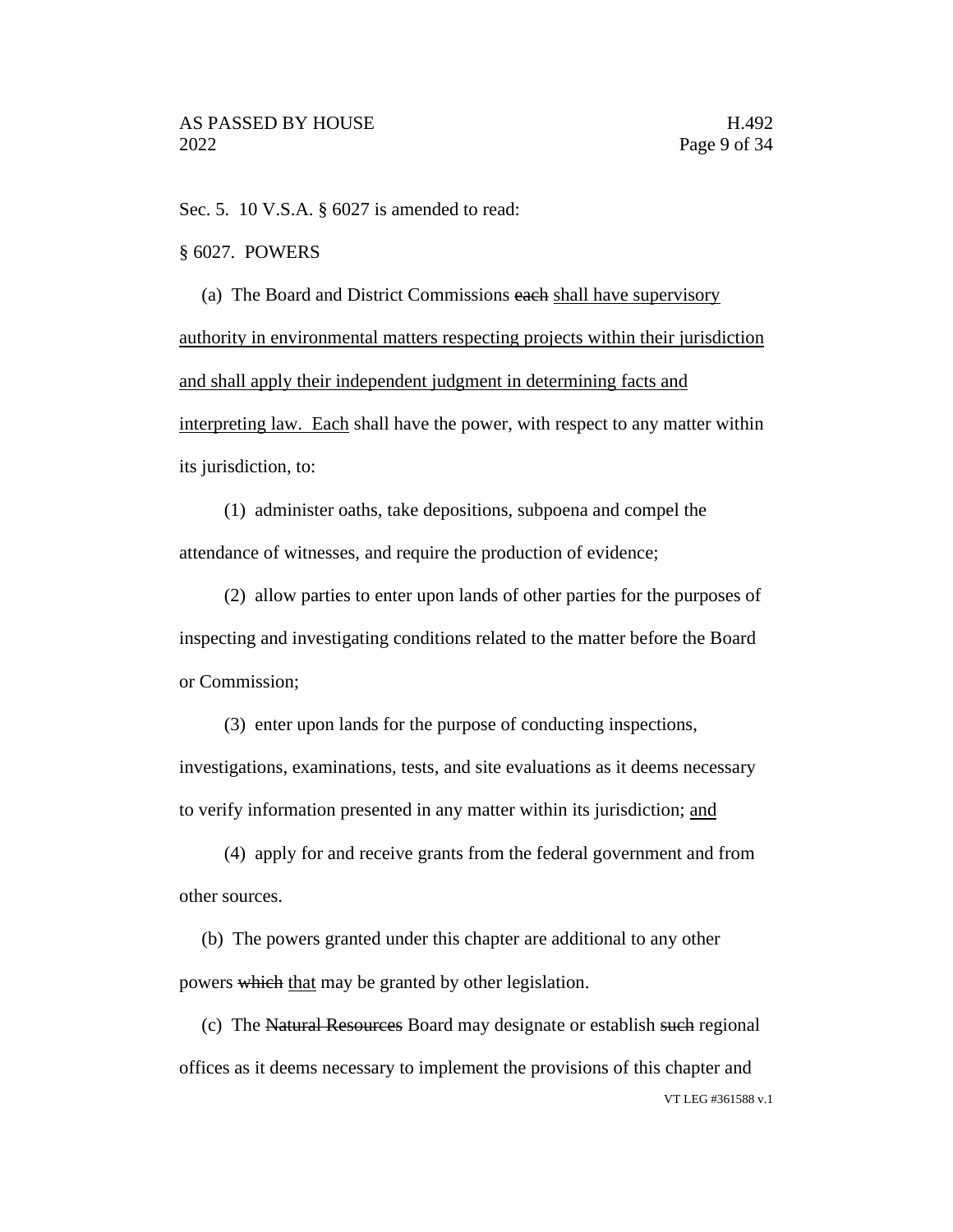the rules adopted hereunder. The Natural Resources Board may designate or require a regional planning commission to receive applications, provide administrative assistance, perform investigations, and make recommendations.

(d) At the request of a District Commission, if the Board Chair determines that the workload in the requesting district is likely to result in unreasonable delays or that the requesting District Commission is disqualified to hear a case, the Chair may authorize the District Commission of another district to sit in the requesting district to consider one or more applications.

(e) The Natural Resources Board may by rule allow joint hearings to be conducted with specified State agencies or specified municipalities.

(f) The Board shall publish its decisions online. The Board may publish online or contract to publish annotations and indices of its decisions, the decisions of the Environmental Division of the Superior Court and the Supreme Court, and the text of those decisions. The published product shall be available at a reasonable rate to the general public and at a reduced rate to libraries and governmental bodies within the State.

(g) The Natural Resources Board shall manage the process by which land use permits are issued under section 6086 of this title, may initiate enforcement on related matters under the provisions of chapters 201 and 211 of this title, and may petition the Environmental Division initiate and hear petitions for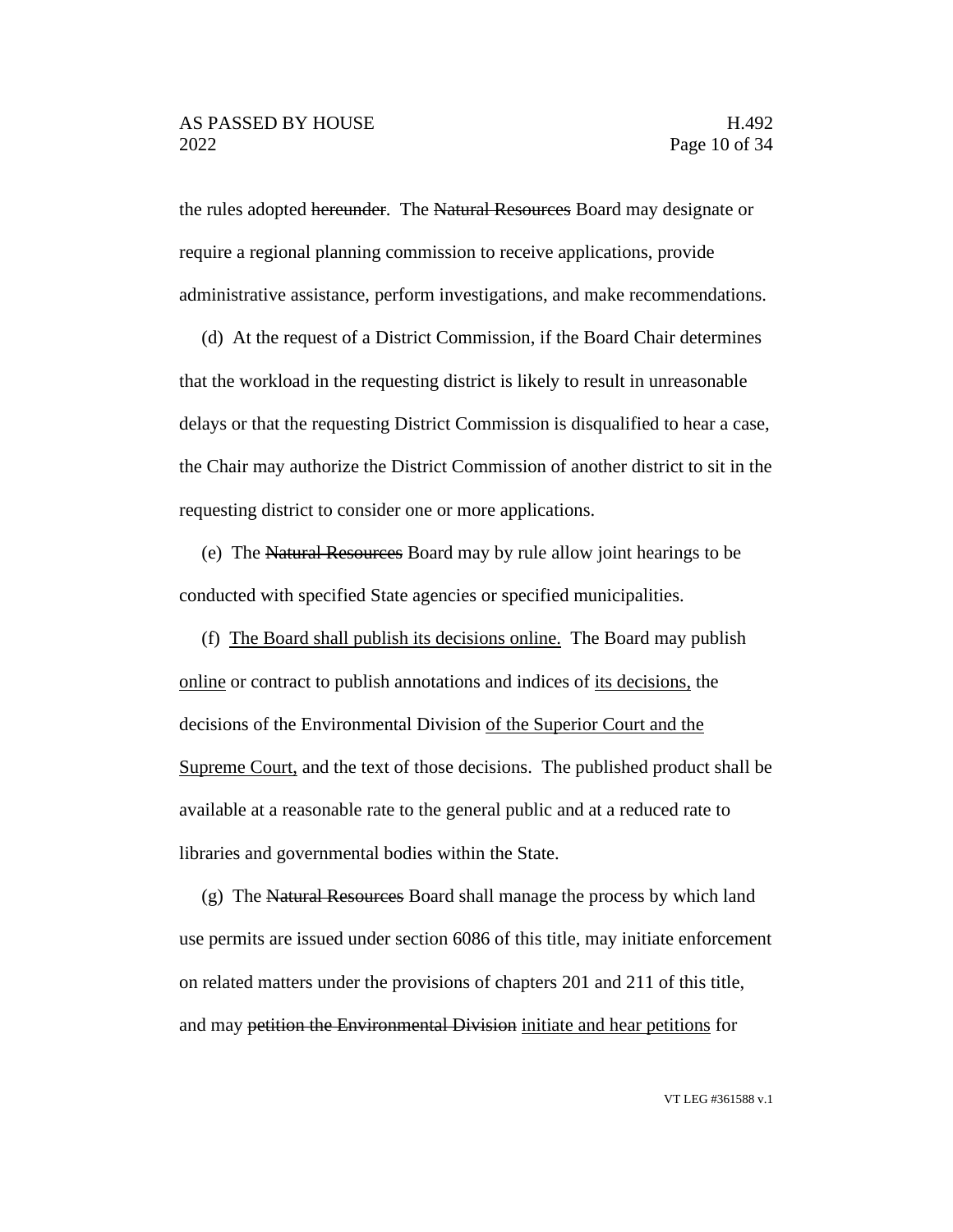revocation of land use permits issued under this chapter. Grounds for revocation are:

(1) noncompliance with this chapter, rules adopted under this chapter, or an order that is issued that relates to this chapter;

(2) noncompliance with any permit or permit condition;

(3) failure to disclose all relevant and material facts in the application or during the permitting process;

(4) misrepresentation of any relevant and material fact at any time;

(5) failure to pay a penalty or other sums owed pursuant to, or other failure to comply with, court order, stipulation agreement, schedule of compliance, or other order issued under Vermont statutes and related to the permit; or

(6) failure to provide certification of construction costs, as required under subsection 6083a(a) of this title, or failure to pay supplemental fees as required under that section.

(h) The Natural Resources Board may hear appeals of fee refund requests under section 6083a of this title. The Board shall hear appeals of decisions made by District Commissions and district coordinators.

(i) The Chair, subject to the direction of the Board, shall have general charge of the offices and employees of the Board and the offices and employees of the District Commissions.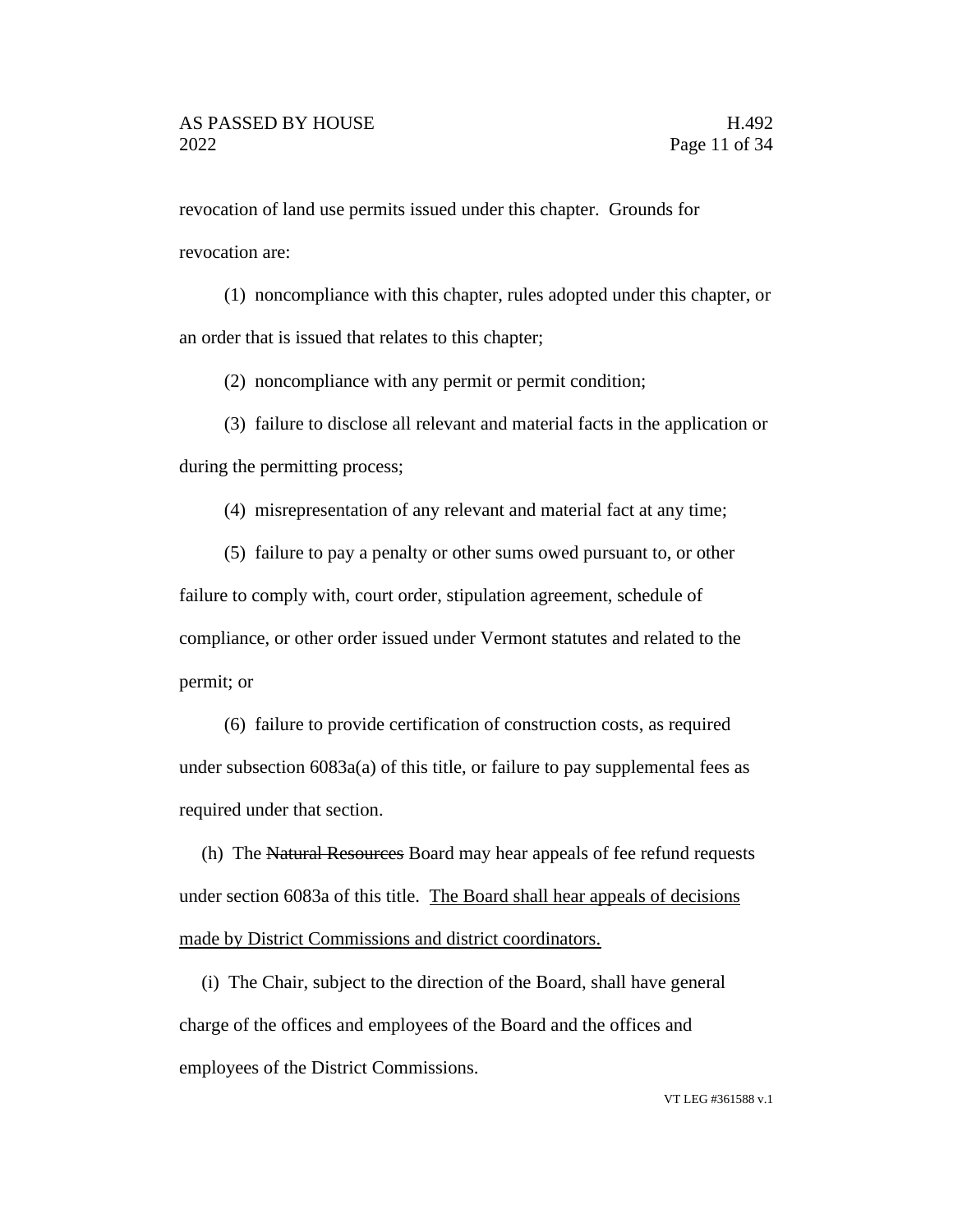(j) The Natural Resources Board may participate as a party in all matters before the Environmental Division that relate to land use permits issued under this chapter. [Repealed.]

\* \* \*

Sec. 6. 10 V.S.A. § 6022 is amended to read:

§ 6022. PERSONNEL

(a) Regular personnel. The Board may appoint legal counsel, scientists, engineers, experts, investigators, temporary employees, and administrative personnel as it finds necessary in carrying out its duties, unless the Governor shall otherwise provide in providing personnel to assist the District Commissions and in investigating matters within its jurisdiction.

(b) Executive Director. The Board shall appoint an Executive Director. The Director shall be a full-time State employee, shall be exempt from the State classified system, and shall serve at the pleasure of the Board. The Director shall be responsible for:

(1) supervising and administering the operation and implementation of this chapter and the rules adopted by the Board as directed by the Board;

(2) assisting the Board in its duties and administering the requirements of this chapter;

(3) employing such staff as may be required to carry out the functions of the Board; and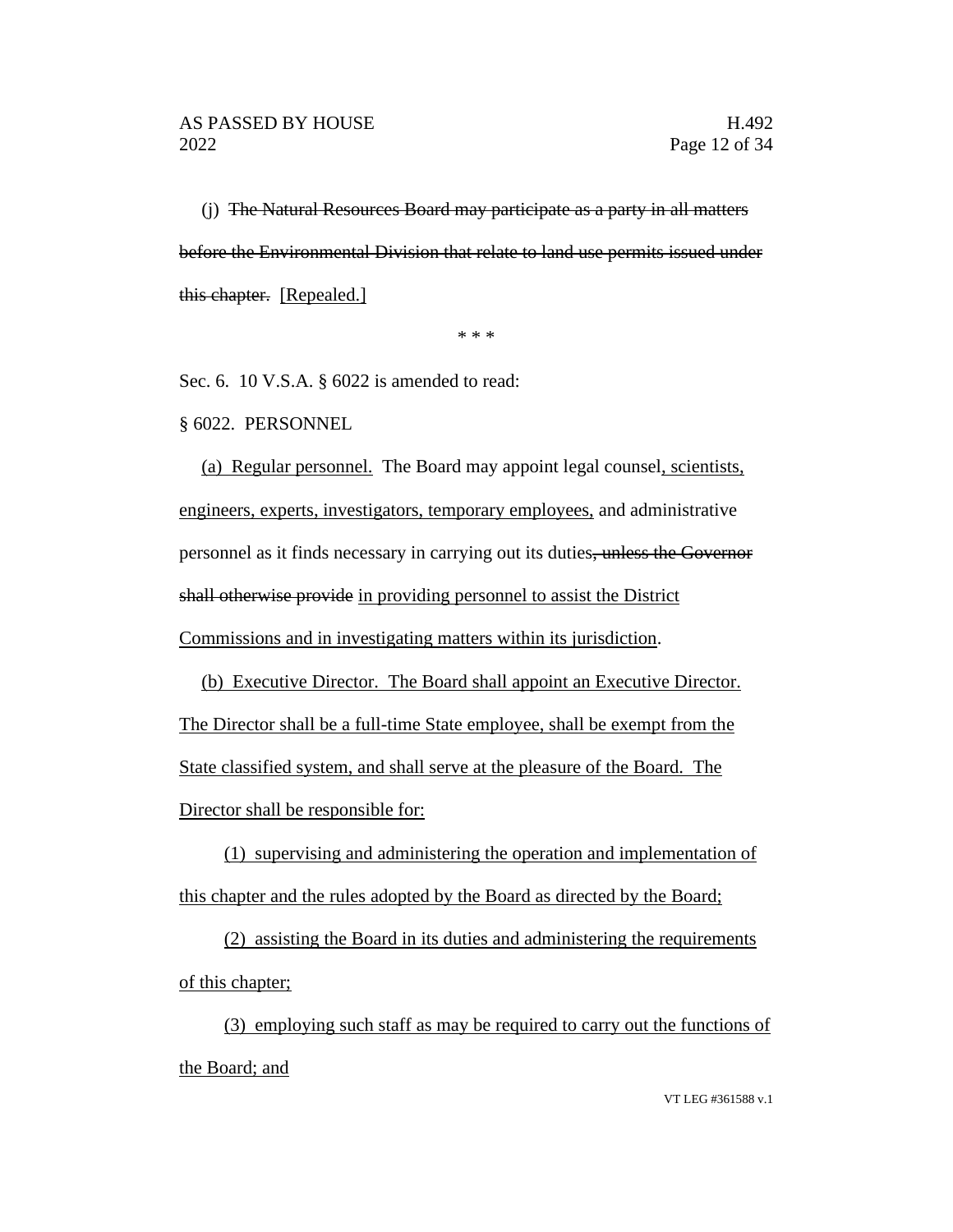(4) preparing an annual budget for submission to the Board. Sec. 7. 10 V.S.A. § 6084 is amended to read: § 6084. NOTICE OF APPLICATION; HEARINGS; COMMENCEMENT OF

### REVIEW

(a)  $\Theta$  in or before the date of Upon the filing of an application with the District Commission, the applicant District Commission shall send, by electronic means, notice and a copy of the initial application to the owner of the land if the applicant is not the owner; the municipality in which the land is located; the municipal and regional planning commissions for the municipality in which the land is located; the Vermont Agency of Natural Resources; and any adjacent Vermont municipality and municipal and regional planning commission if the land is located on a municipal or regional boundary. The applicant shall furnish to the District Commission the names of those furnished notice by affidavit, and shall post send by electronic means a copy of the notice in to the town clerk's office of the town or towns in which the project lies. The town clerk shall post the notice in the town office. The applicant shall also provide a list of adjoining landowners to the District Commission. Upon request and for good cause, the District Commission may authorize the applicant to provide a partial list of adjoining landowners in accordance with Board rules.

\* \* \*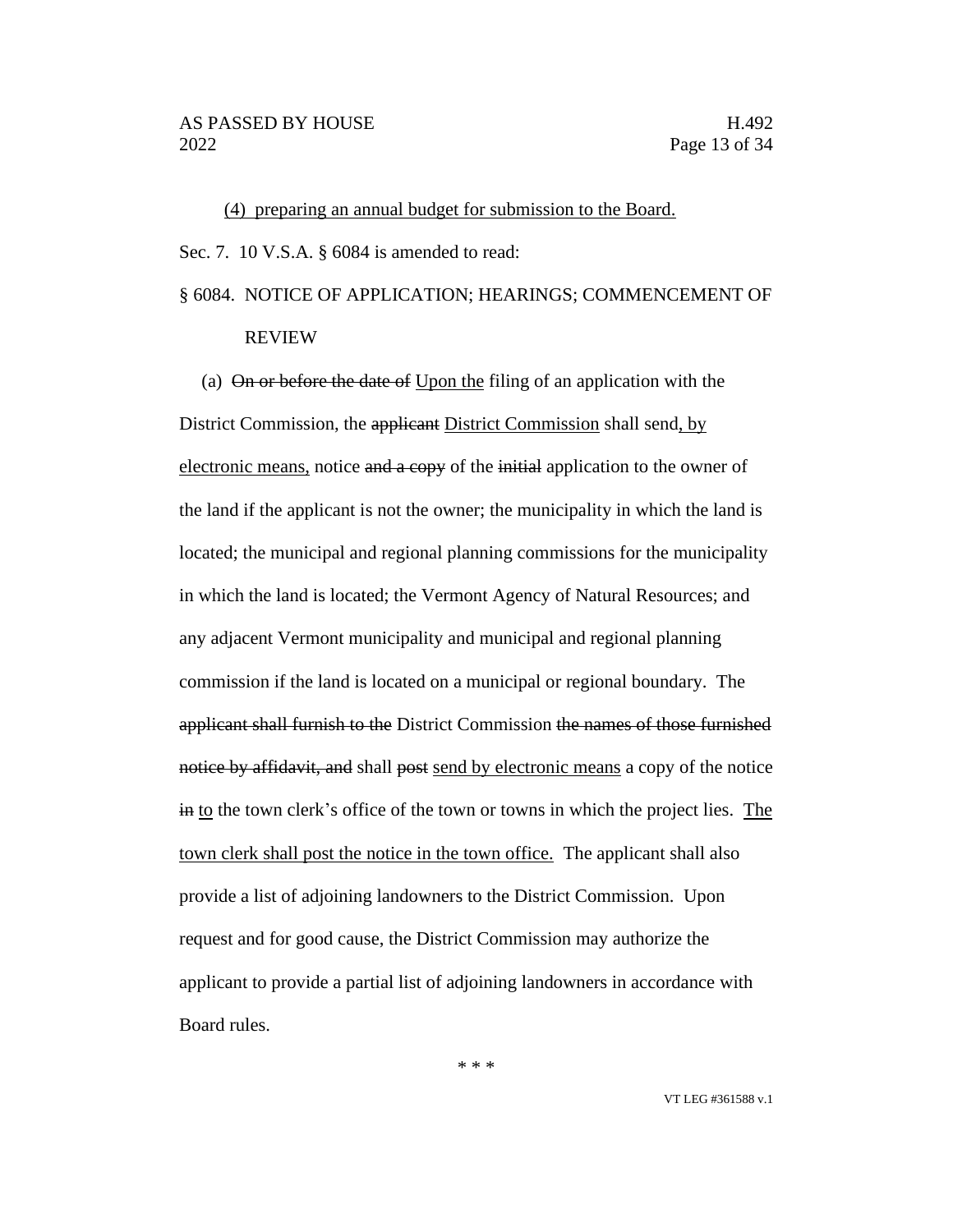(e) Any notice for a major or minor application, as required by this section, shall also be published by the District Commission in a local newspaper generally circulating in the area where the development or subdivision is located and on the Board's website not more than ten days after receipt of a complete application.

\* \* \*

Sec. 8. 10 V.S.A. § 6089 is amended to read:

§ 6089. APPEALS

Appeals of any act or decision of a District Commission under this chapter or a district coordinator under subsection 6007(c) of this title shall be made to the Environmental Division in accordance with chapter 220 of this title. For the purpose of this section, a decision of the Chair of a District Commission under section 6001e of this title on whether action has been taken to circumvent the requirements of this chapter shall be considered an act or decision of the District Commission.

(a)(1) An appeal of any act or decision of a District Commission shall be to the Board and shall be accompanied by a fee prescribed by section 6083a of this title.

VT LEG #361588 v.1 (2) Participation before District Commission. A person shall not appeal an act or decision that was made by a District Commission unless the person was granted party status by the District Commission pursuant to subdivision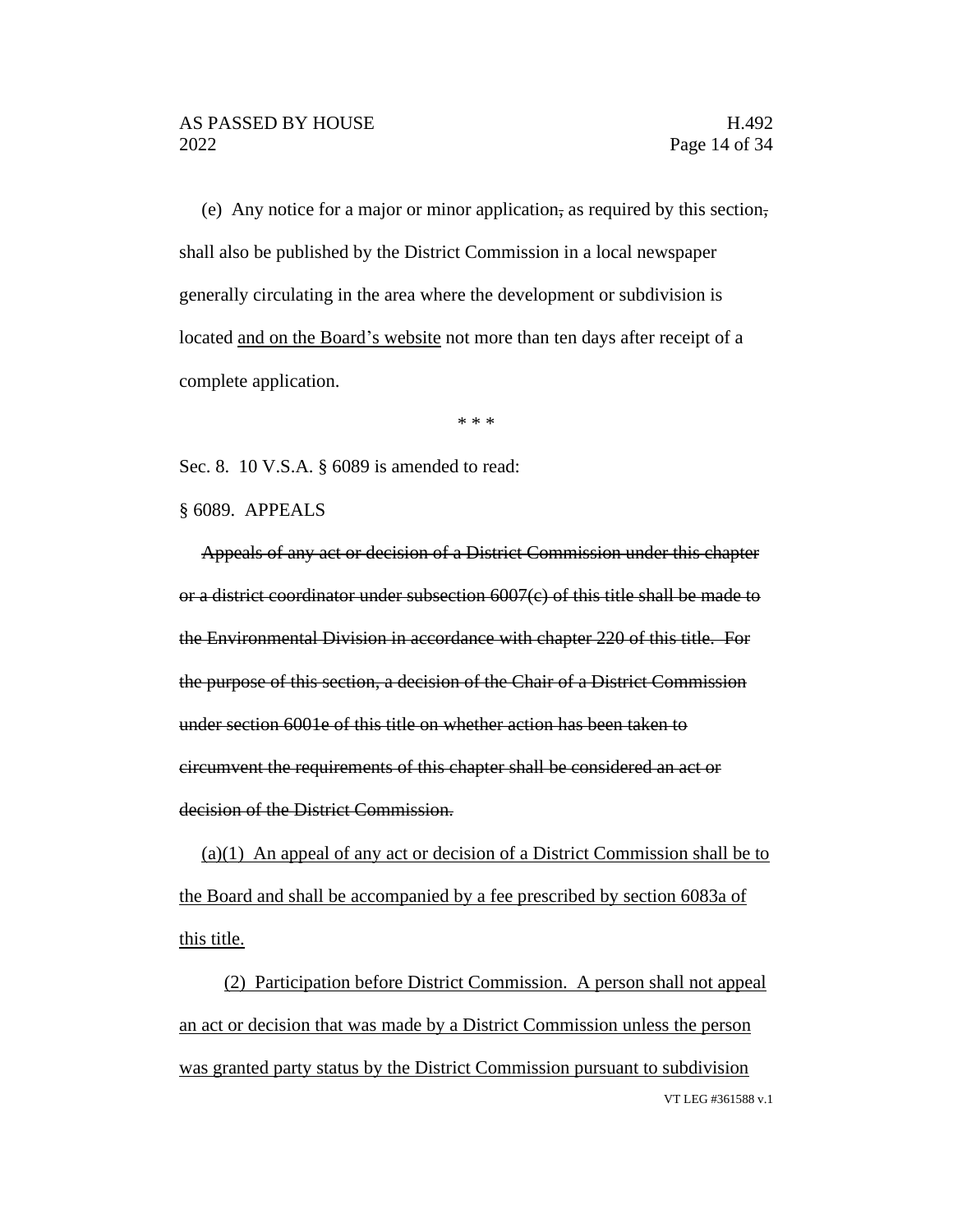or

 $6085(c)(1)(E)$  of this title, participated in the proceedings before the District Commission, and retained party status at the end of the District Commission proceedings. In addition, the person may only appeal those issues under the criteria with respect to which the person was granted party status. However, notwithstanding these limitations, a person may appeal an act or decision of the District Commission if the Board determines that:

(A) there was a procedural defect that prevented the person from obtaining party status or participating in the proceeding;

(B) the decision being appealed is the grant or denial of party status;

(C) some other condition exists that would result in manifest injustice if the person's right to appeal was disallowed.

(3) An appellant to the Board, under this section, shall file with the notice of appeal a statement of the issues to be addressed in the appeal, a summary of the evidence that will be presented, and a preliminary list of witnesses who will testify on behalf of the appellant.

(4) The Board shall hold a de novo hearing on all findings requested by any party that files an appeal or cross appeal, according to the rules of the Board. The hearing shall be held in the municipality where the project subject to the appeal is located, if possible, or as close as possible.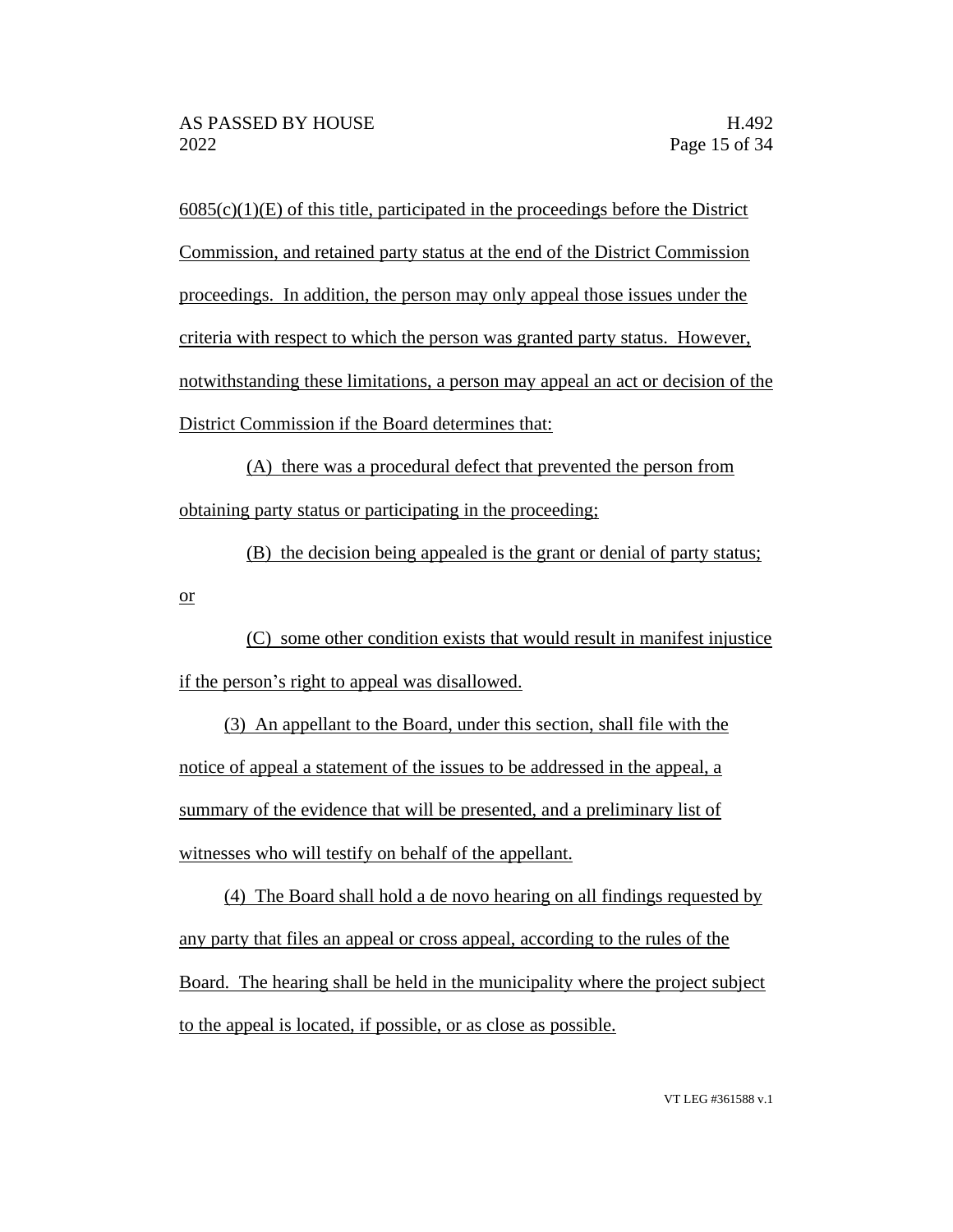(5) Notice of appeal shall be filed with the Board within 30 days following the act or decision by the District Commission. The Board shall notify the parties who had party status before the District Commission of the filing of any appeal.

(6) Prehearing discovery.

(A) A party may obtain discovery of expert witnesses who may provide testimony relevant to the appeal. Expert witness prefiled testimony shall be in accordance with the Vermont Rules of Evidence. The use of discovery for experts shall comply with the requirements in the Vermont Rules of Civil Procedure 26–37.

(B) Interrogatories served on nonexpert witnesses shall be limited to discovery of the identity of witnesses and a summary of each witness' testimony, except by order of the Board for cause shown. Interrogatories served on expert witnesses shall be in accordance with the Vermont Rules of Civil Procedure.

(C) Parties may submit requests to produce and requests to enter upon land pursuant to the Vermont Rule of Civil Procedure 34.

(D) Parties may not take depositions of witnesses, except by order of the Board for cause shown.

(E) The Board may require a party to supplement, as necessary, any prehearing testimony that is provided.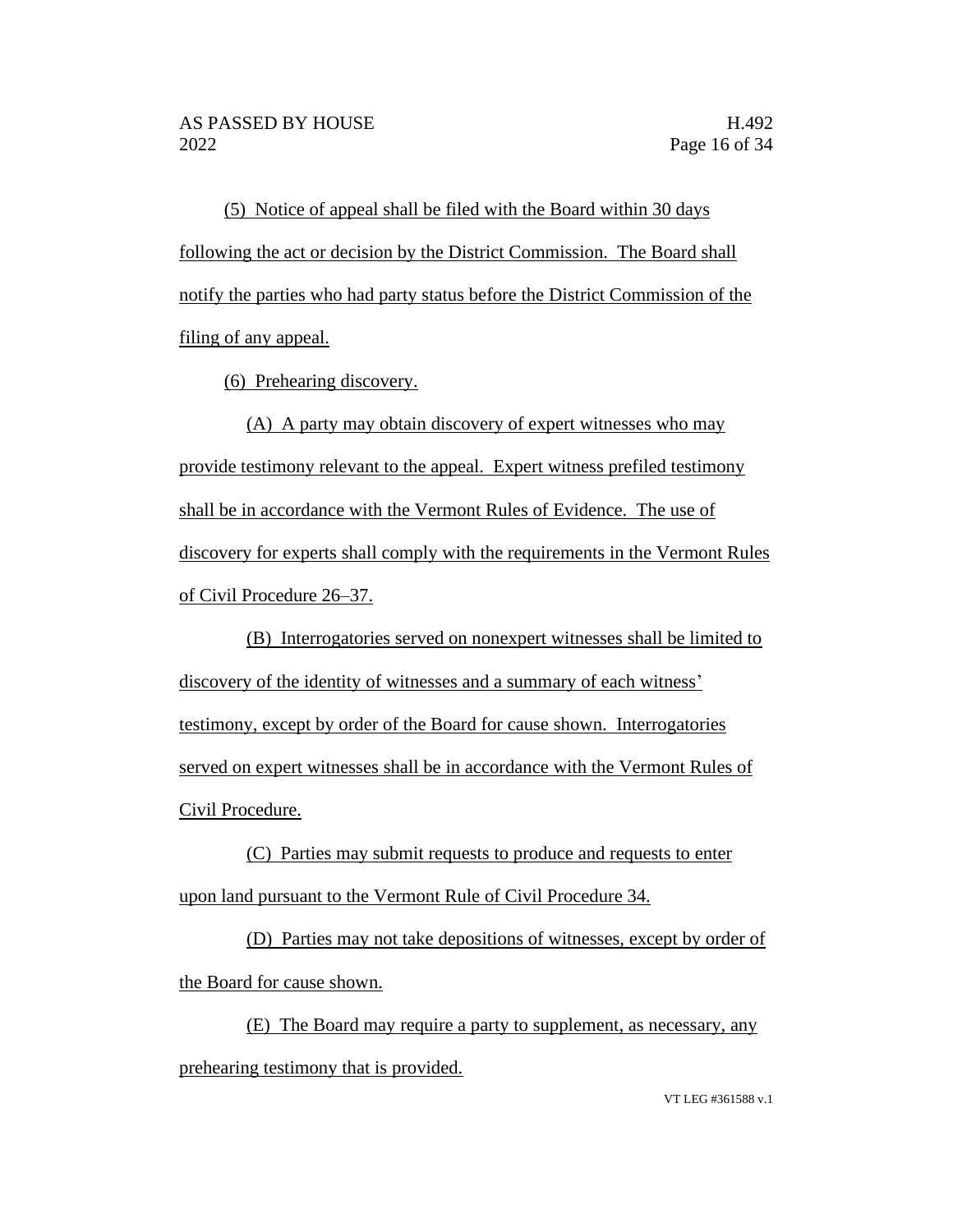(b) Prior decisions of the former Environmental Board, Water Resources Board, Waste Facilities Panel, and Environmental Division of the Superior Court shall be given the same weight and consideration as prior decisions of the Environmental Review Board.

(c) An appeal from a decision of the Board under subsection (a) of this section shall be to the Supreme Court by a party as set forth in subsection  $6085(c)$  of this title.

(d) No objection that has not been raised before the Board may be considered by the Supreme Court, unless the failure or neglect to urge such objection shall be excused because of extraordinary circumstances.

(e) An appeal of a decision by the Board shall be allowed pursuant to 3 V.S.A. § 815, including the unreasonableness or insufficiency of the conditions attached to a permit. An appeal from the District Commission shall be allowed for any reason, except no appeal shall be allowed when an application has been granted and no hearing was requested.

(f) Precedent from the former Environmental Board and of the Environmental Review Board that interpret Act 250 shall be provided the same deference by the Supreme Court as precedents accorded to other Executive Branch agencies charged with administering their enabling act. On appeal to the Supreme Court from the Environmental Review Board, decisions of the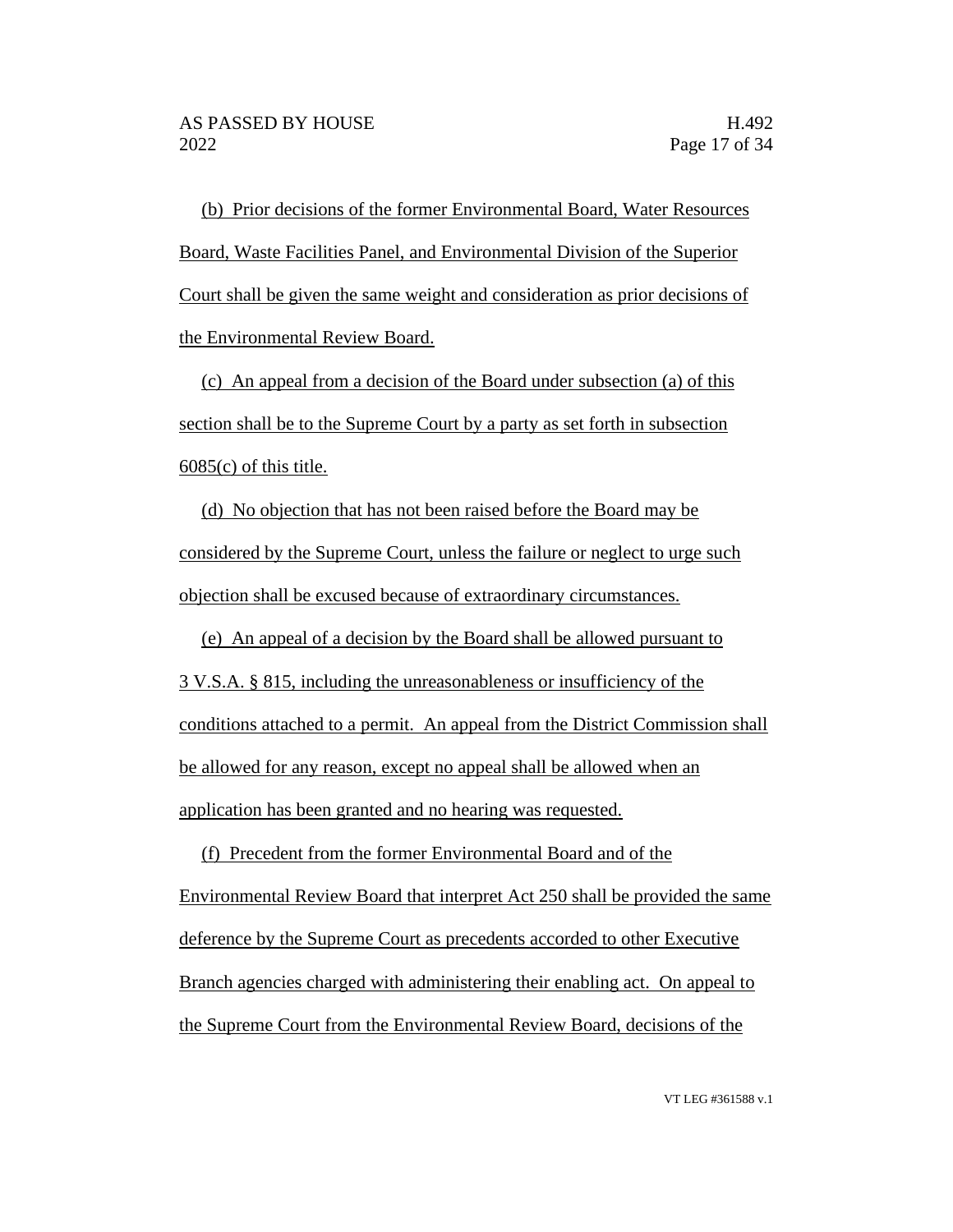Environmental Review Board interpreting this act also shall be accorded that deference.

(g) Upon appeal to the Supreme Court, the Board's findings of fact shall be accepted unless clearly erroneous.

(h) Completion of case. A case shall be deemed completed when the Board enters a final decision even though that decision is appealed to the Supreme Court and remanded by that Court.

(i) Court of record; jurisdiction. The Board shall have the powers of a court of record in the determination and adjudication of all matters within its jurisdiction. It may initiate proceedings on any matter within its jurisdiction. It may render judgments and enforce the same by any suitable process issuable by courts in this State. An order issued by the Board on any matter within its jurisdiction shall have the effect of a judicial order. The Board's jurisdiction shall include:

(1) the issuance of declaratory rulings on the applicability of this chapter and rules or orders issued under this chapter, pursuant to 3 V.S.A. § 808; and

(2) the issuance of decisions on appeals pursuant to sections 6007 and 6089 of this title.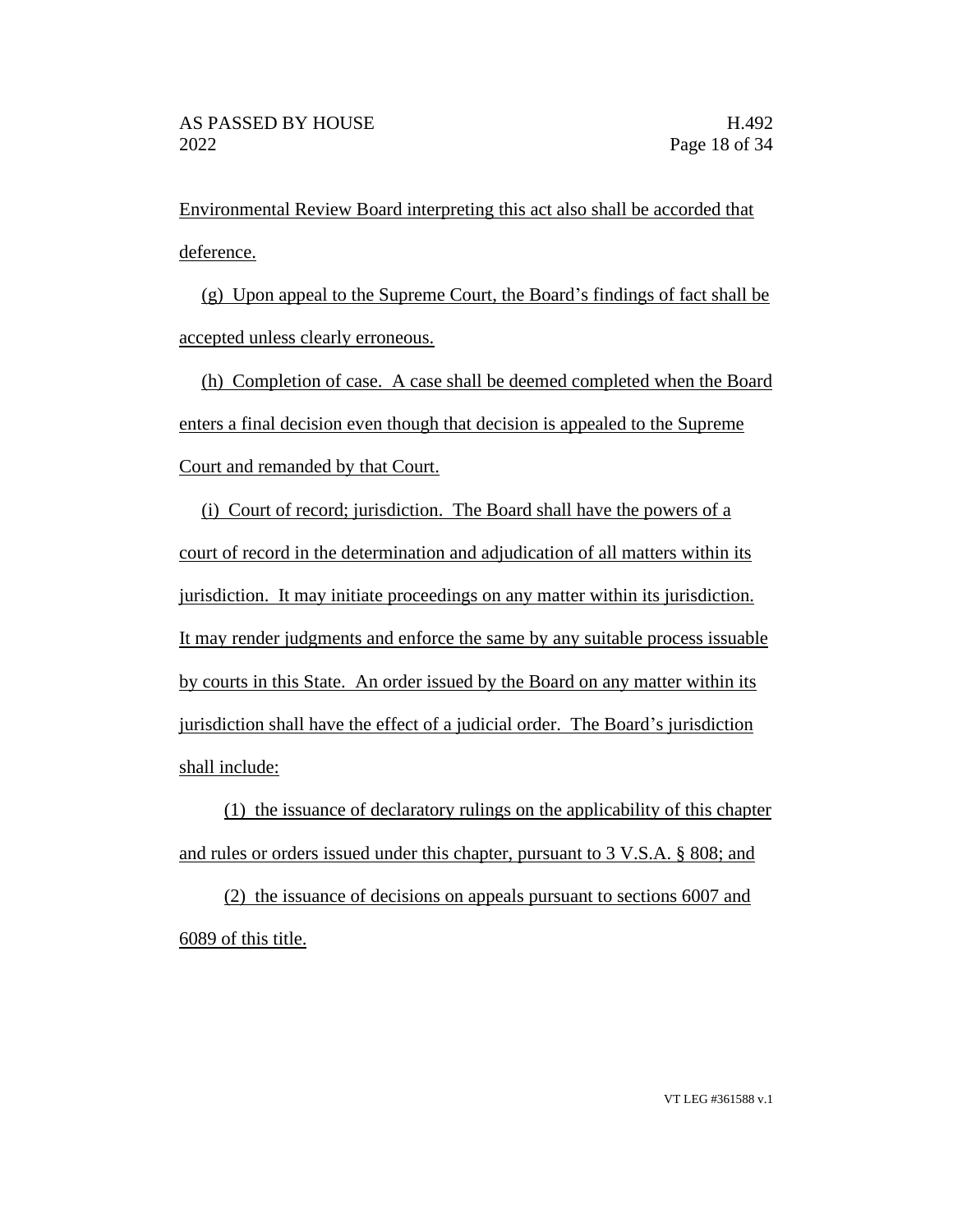Sec. 9. 10 V.S.A. § 6007 is amended to read:

# § 6007. ACT 250 DISCLOSURE STATEMENT; JURISDICTIONAL

## DETERMINATION

\* \* \*

(c) With respect to the partition or division of land, or with respect to an activity that might or might not constitute development, any person may submit to the district coordinator an "Act 250 Disclosure Statement" and other information required by the rules of the Board and may request a jurisdictional opinion from the district coordinator concerning the applicability of this chapter. If a requestor wishes a final determination to be rendered on the question, the district coordinator, at the expense of the requestor and in accordance with rules of the Board, shall publish notice of the issuance of the opinion in a local newspaper generally circulating in the area where the land that is the subject of the opinion is located and shall serve the opinion on all persons listed in subdivisions  $6085(c)(1)(A)$  through (D) of this title. In addition, the requestor who is seeking a final determination shall consult with the district coordinator and obtain approval of a subdivision  $6085(c)(1)(E)$  list of persons who shall be notified by the district coordinator because they are adjoining property owners or other persons who would be likely to be able to demonstrate a particularized interest protected by this chapter that may be affected by an act or decision by a District Commission.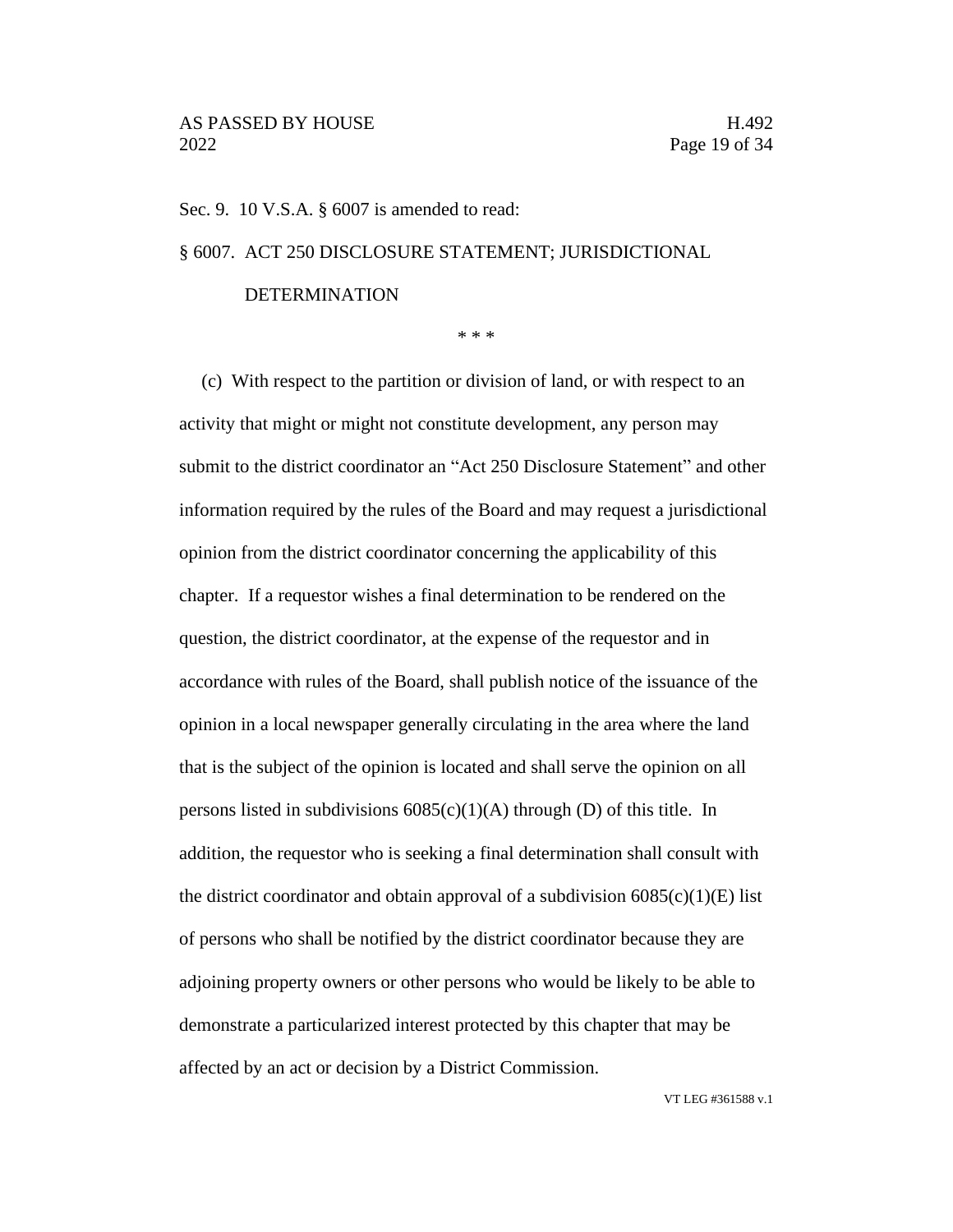(d) A person who seeks review of a jurisdictional opinion issued by a district coordinator may bring to the Board an appeal of issues addressed in the opinion.

(1) The appellant shall provide notice of the filing of an appeal to each person entitled to notice under subdivisions  $6085(c)(1)(A)$  through (D) of this title and to each person on an approved subdivision  $6085(c)(1)(E)$  list.

(2) Failure to appeal within 30 days following the issuance of the jurisdictional opinion shall render the decision of the district coordinator under subsection (c) of this section the final determination regarding jurisdiction unless the underlying jurisdictional opinion was not properly served on persons listed in subdivisions  $6085(c)(1)(A)$  through (D) of this title and on persons on a subdivision  $6085(c)(1)(E)$  list approved under subsection (c) of this section. Sec. 10. 10 V.S.A. § 6083a is amended to read: § 6083a. ACT 250 FEES

\* \* \*

(i) All persons filing an appeal, cross appeal, or petition from a District Commission decision or jurisdictional determination shall pay a fee of \$295.00, plus publication costs.

\* \* \* Appeals \* \* \*

Sec. 11. 10 V.S.A. chapter 220 is amended to read:

CHAPTER 220. CONSOLIDATED ENVIRONMENTAL APPEALS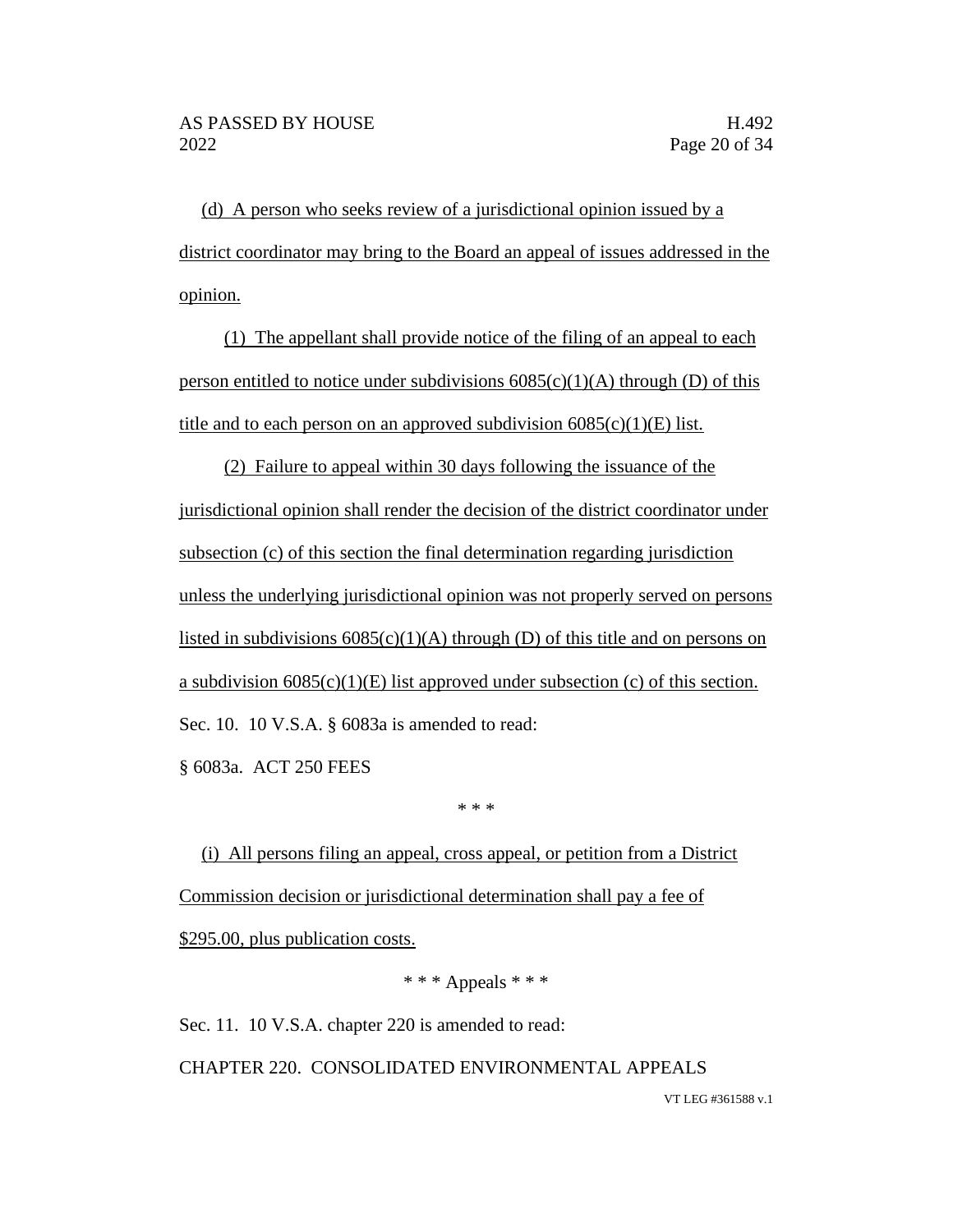#### § 8501. PURPOSE

It is the purpose of this chapter to:

(1) consolidate existing appeal routes for municipal zoning and subdivision decisions and acts or decisions of the Secretary of Natural Resources, district environmental coordinators, and District Commissions, excluding enforcement actions brought pursuant to chapters 201 and 211 of this title and the adoption of rules under 3 V.S.A. chapter 25;

(2) standardize the appeal periods, the parties who may appeal these acts or decisions, and the ability to stay any act or decision upon appeal, taking into account the nature of the different programs affected;

(3) encourage people to get involved in the Act 250 permitting process at the initial stages of review by a District Commission by requiring participation as a prerequisite for an appeal of a District Commission decision to the Environmental Division;

(4) assure ensure that clear appeal routes exist for acts and decisions of the Secretary of Natural Resources; and

 $\left(5\right)(4)$  consolidate appeals of decisions related to renewable energy generation plants and telecommunications facilities with review under, respectively, 30 V.S.A. §§ 248 and 248a, with appeals and consolidation of proceedings pertaining to telecommunications facilities occurring only while 30 V.S.A. § 248a remains in effect.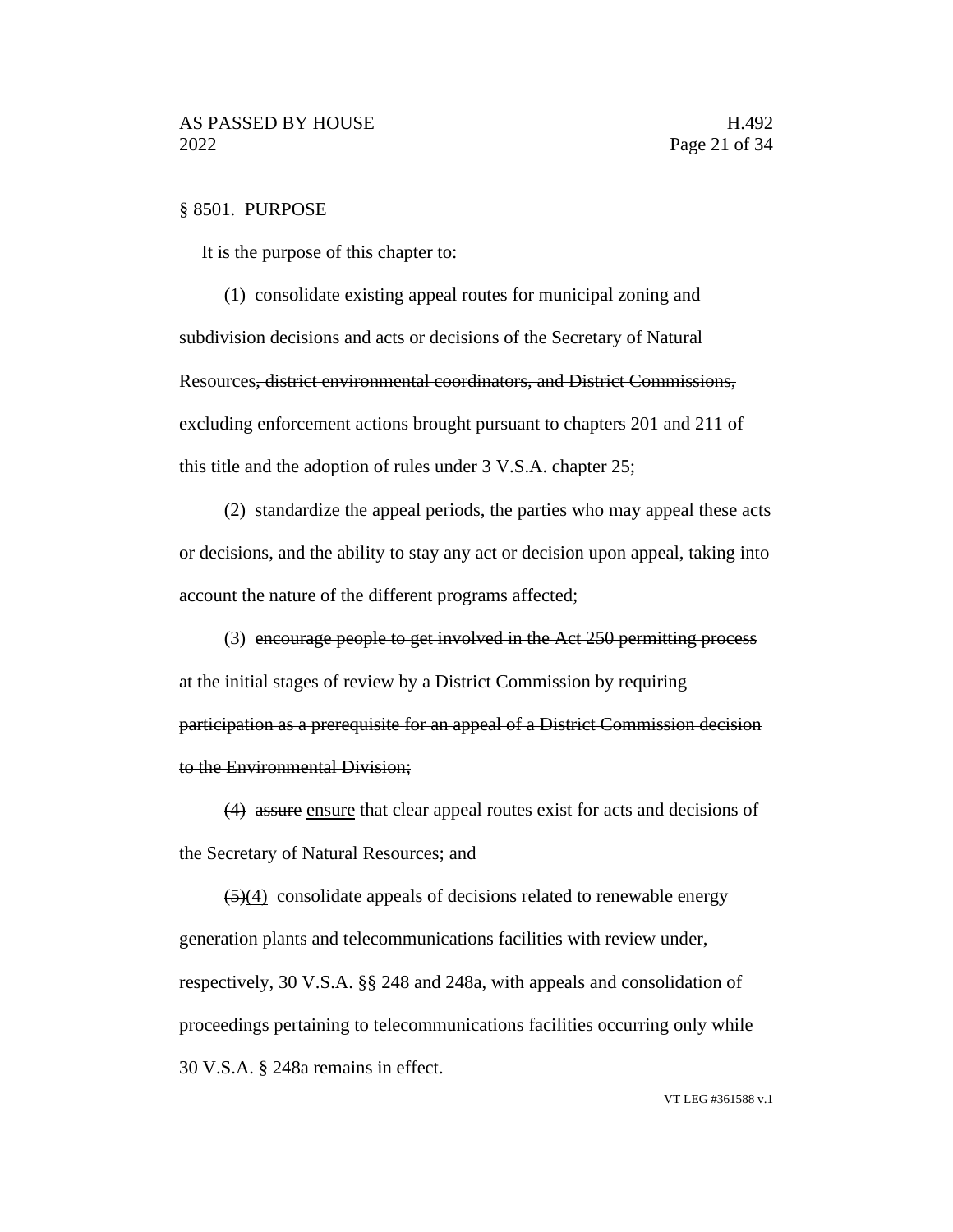#### § 8502. DEFINITIONS

As used in this chapter:

(1) "District Commission" means a District Environmental Commission established under chapter 151 of this title. [Repealed.]

(2) "District coordinator" means a district environmental coordinator attached to a District Commission established under chapter 151 of this title. [Repealed.]

(3) "Environmental Court" or "Environmental Division" means the

Environmental Division of the Superior Court established by 4 V.S.A. § 30.

(4) "Natural Resources Environmental Review Board" or "Board"

means the Board established under chapter 151 of this title.

- (5) "Party by right" means the following:
	- (A) the applicant;
	- (B) the landowner, if the applicant is not the landowner;
	- (C) the municipality in which the project site is located and the

municipal and regional planning commissions for that municipality;

(D) if the project site is located on a boundary, any Vermont municipality adjacent to that border and the municipal and regional planning commissions for that municipality;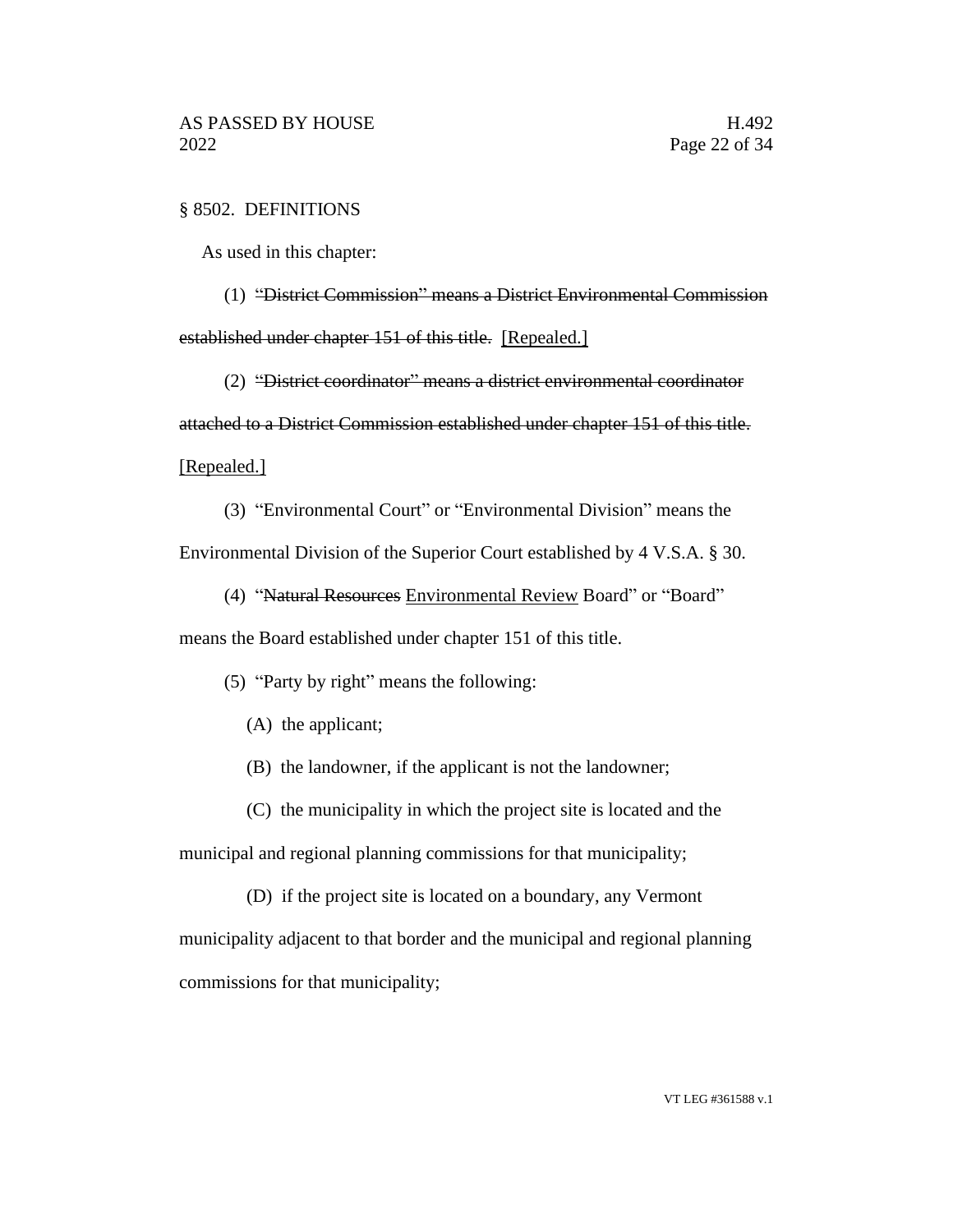(E) the solid waste management district in which the land is located, if the development or subdivision constitutes a facility pursuant to subdivision 6602(10) of this title;

(F) any State agency affected by the proposed project.

(6) "Person" means any individual; partnership; company; corporation; association; joint venture; trust; municipality; the State of Vermont or any agency, department, or subdivision of the State; any federal agency; or any other legal or commercial entity.

(7) "Person aggrieved" means a person who alleges an injury to a particularized interest protected by the provisions of law listed in section 8503 of this title, attributable to an act or decision by a district coordinator, District Commission, the Secretary, or the Environmental Division that can be redressed by the Environmental Division or the Supreme Court.

(8) "Secretary" means the Secretary of Natural Resources or the Secretary's duly authorized representative. As used in this chapter, "Secretary" shall also mean the Commissioner of Environmental Conservation, the Commissioner of Forests, Parks and Recreation, and the Commissioner of Fish and Wildlife, with respect to those statutes that refer to the authority of that commissioner or department.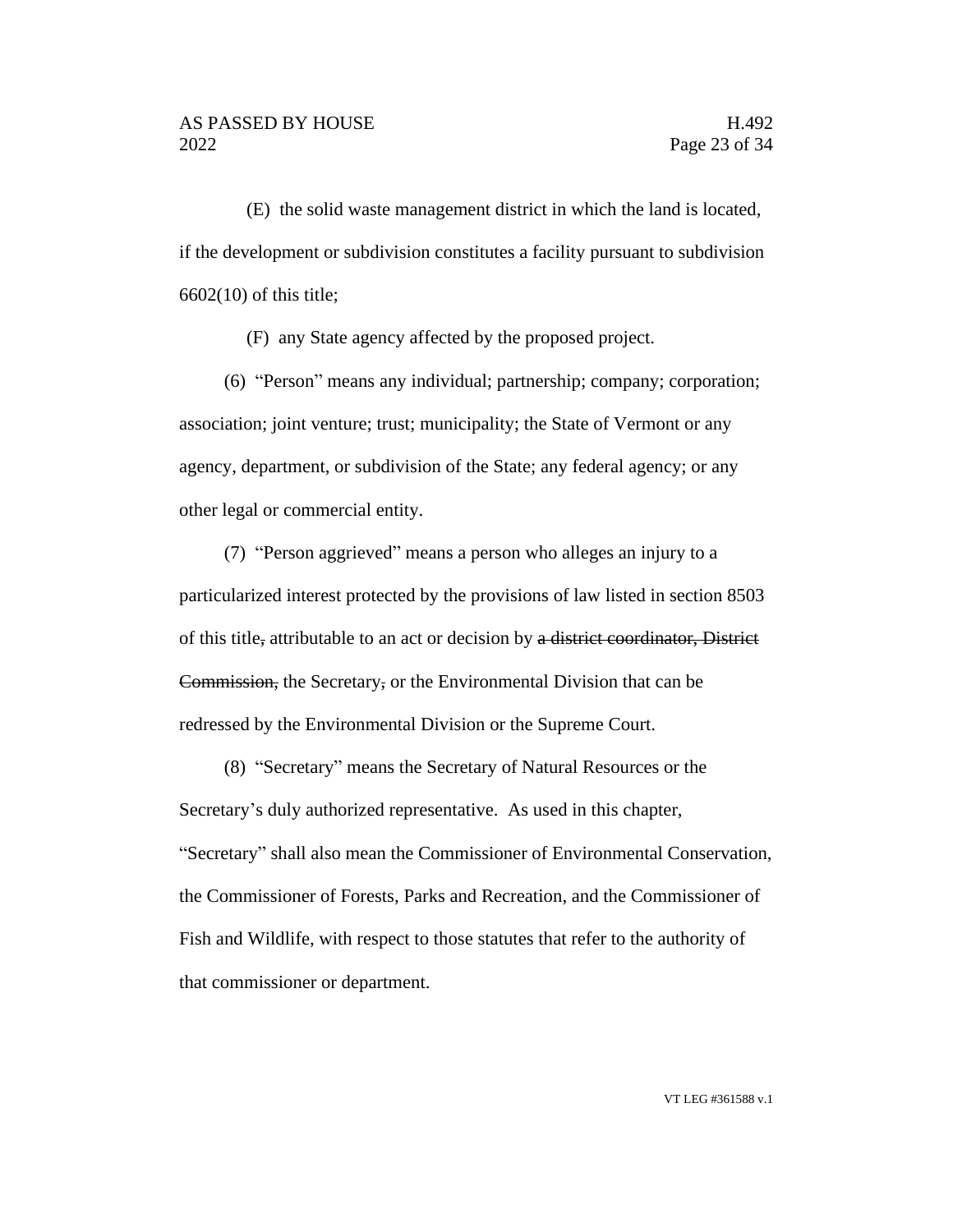## § 8503. APPLICABILITY

(a) This chapter shall govern all appeals of an act or decision of the Secretary, excluding enforcement actions under chapters 201 and 211 of this title and rulemaking, under the following authorities and under the rules adopted under those authorities:

\* \* \*

(b) This chapter shall govern:

(1) all appeals from an act or decision of a District Commission under chapter 151 of this title, excluding appeals of application fee refund requests;

(2) appeals from an act or decision of a district coordinator under

subsection 6007(c) of this title;

(3) appeals from findings of fact and conclusions of law issued by the Natural Resources Board in its review of a designated growth center for conformance with the criteria of subsection 6086(a) of this title, pursuant to authority granted at 24 V.S.A. § 2793c(f). [Repealed.]

(c) This chapter shall govern all appeals arising under 24 V.S.A.

chapter 117, the planning and zoning chapter.

(d) This chapter shall govern all appeals from an act or decision of the Environmental Division under this chapter.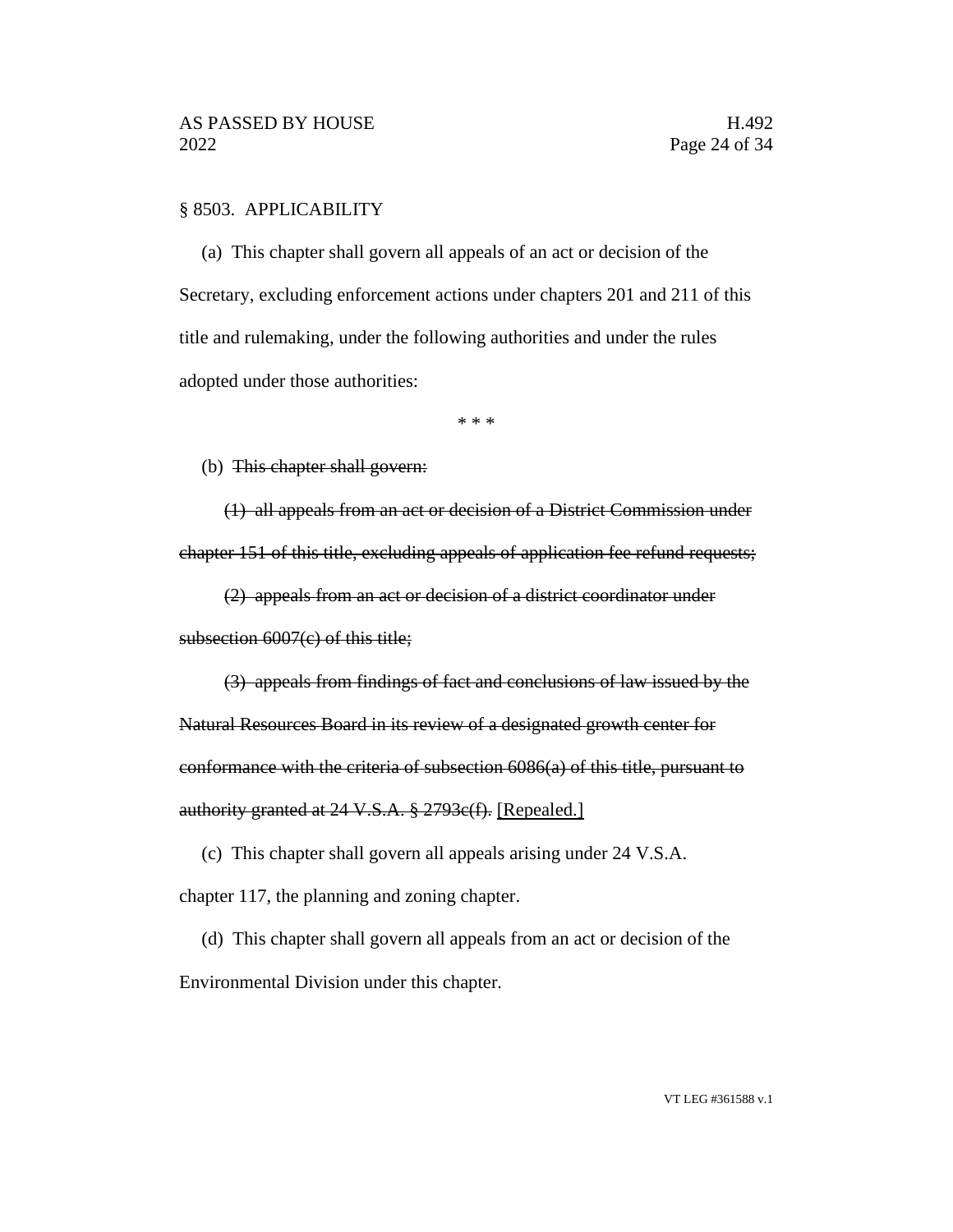(e) This chapter shall not govern appeals from rulemaking decisions by the Natural Resources Environmental Review Board under chapter 151 of this title or enforcement actions under chapters 201 and 211 of this title.

(f) This chapter shall govern all appeals of acts or decisions of the legislative body of a municipality arising under 24 V.S.A. chapter 61, subchapter 10, relating to the municipal certificate of approved location for salvage yards.

(g) This chapter shall govern all appeals of an act or decision of the Secretary of Natural Resources that a solid waste implementation plan for a municipality proposed under 24 V.S.A. § 2202a conforms with the State Solid Waste Implementation Plan adopted pursuant to section 6604 of this title. § 8504. APPEALS TO THE ENVIRONMENTAL DIVISION

(a) Act 250 and Agency appeals. Within 30 days of the date of following the act or decision, any person aggrieved by an act or decision of the Secretary, a District Commission, or a district coordinator under the provisions of law listed in section 8503 of this title, or any party by right, may appeal to the Environmental Division, except for an act or decision of the Secretary under subdivision 6086b(3)(E) of this title or governed by section 8506 of this title.

\* \* \*

(c) Notice of the filing of an appeal.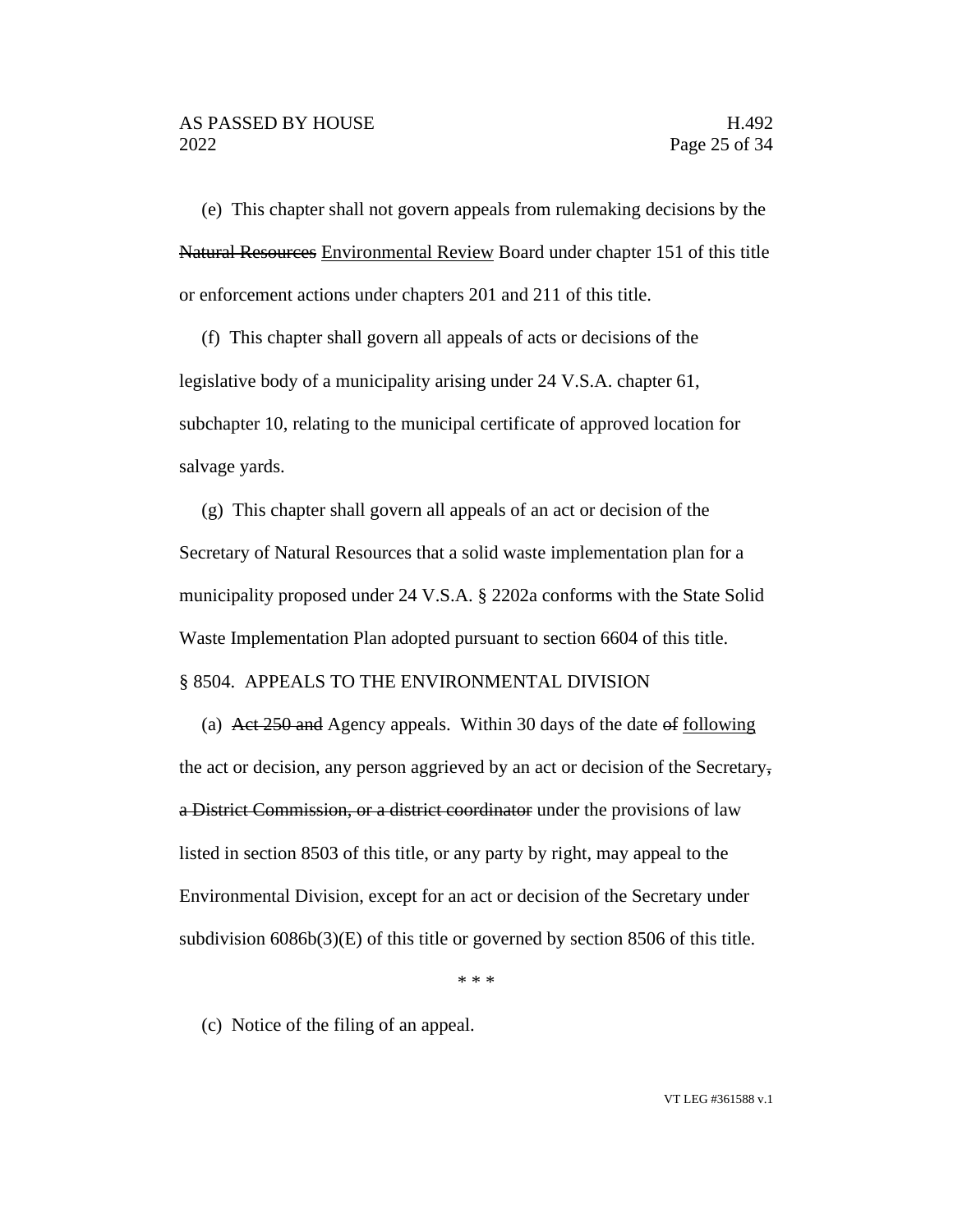(1) Upon filing an appeal from an act or decision of the District Commission, the appellant shall notify all parties who had party status as of the end of the District Commission proceeding, all friends of the Commission, and the Natural Resources Board that an appeal is being filed. In addition, the appellant shall publish notice not more than 10 days after providing notice as required under this subsection, at the appellant's expense, in a newspaper of general circulation in the area of the project that is the subject of the decision. [Repealed.]

\* \* \*

(d) Requirement to participate before the District Commission or the Secretary.

(1) Participation before District Commission. An aggrieved person shall not appeal an act or decision that was made by a District Commission unless the person was granted party status by the District Commission pursuant to subdivision  $6085(c)(1)(E)$  of this title, participated in the proceedings before the District Commission, and retained party status at the end of the District Commission proceedings. In addition, the person may only appeal those issues under the criteria with respect to which the person was granted party status. However, notwithstanding these limitations, an aggrieved person may appeal an act or decision of the District Commission if the Environmental judge determines that: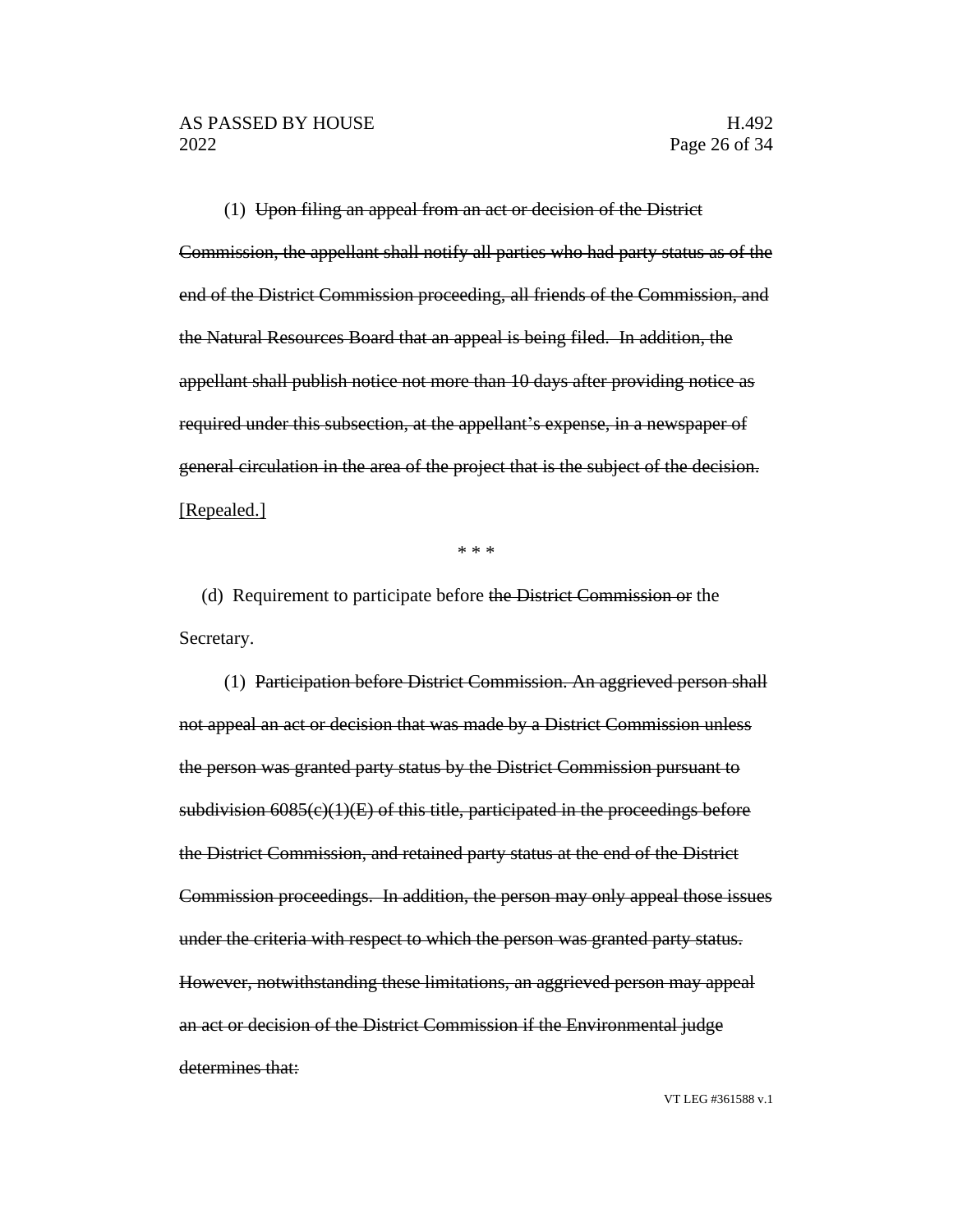or

(A) there was a procedural defect that prevented the person from obtaining party status or participating in the proceeding;

(B) the decision being appealed is the grant or denial of party status;

(C) some other condition exists that would result in manifest injustice if the person's right to appeal was disallowed. [Repealed.]

(2) Participation before the Secretary.

\* \* \*

(e) Act 250 jurisdictional determinations by a district coordinator.

(1) The appellant shall provide notice of the filing of an appeal to each person entitled to notice under subdivisions  $6085(c)(1)(A)$  through (D) of this title, to each person on an approved subdivision  $6085(c)(1)(E)$  list, and to the Natural Resources Board.

(2) Failure to appeal within the time required under subsection (a) of this section shall render the decision of the district coordinator under subsection 6007(c) of this title the final determination regarding jurisdiction under chapter 151 of this title unless the underlying jurisdictional opinion was not properly served on persons listed in subdivisions  $6085(c)(1)(A)$  through (D) of this title and on persons on a subdivision  $6085(c)(1)(E)$  list approved under subsection 6007(c) of this title. [Repealed.]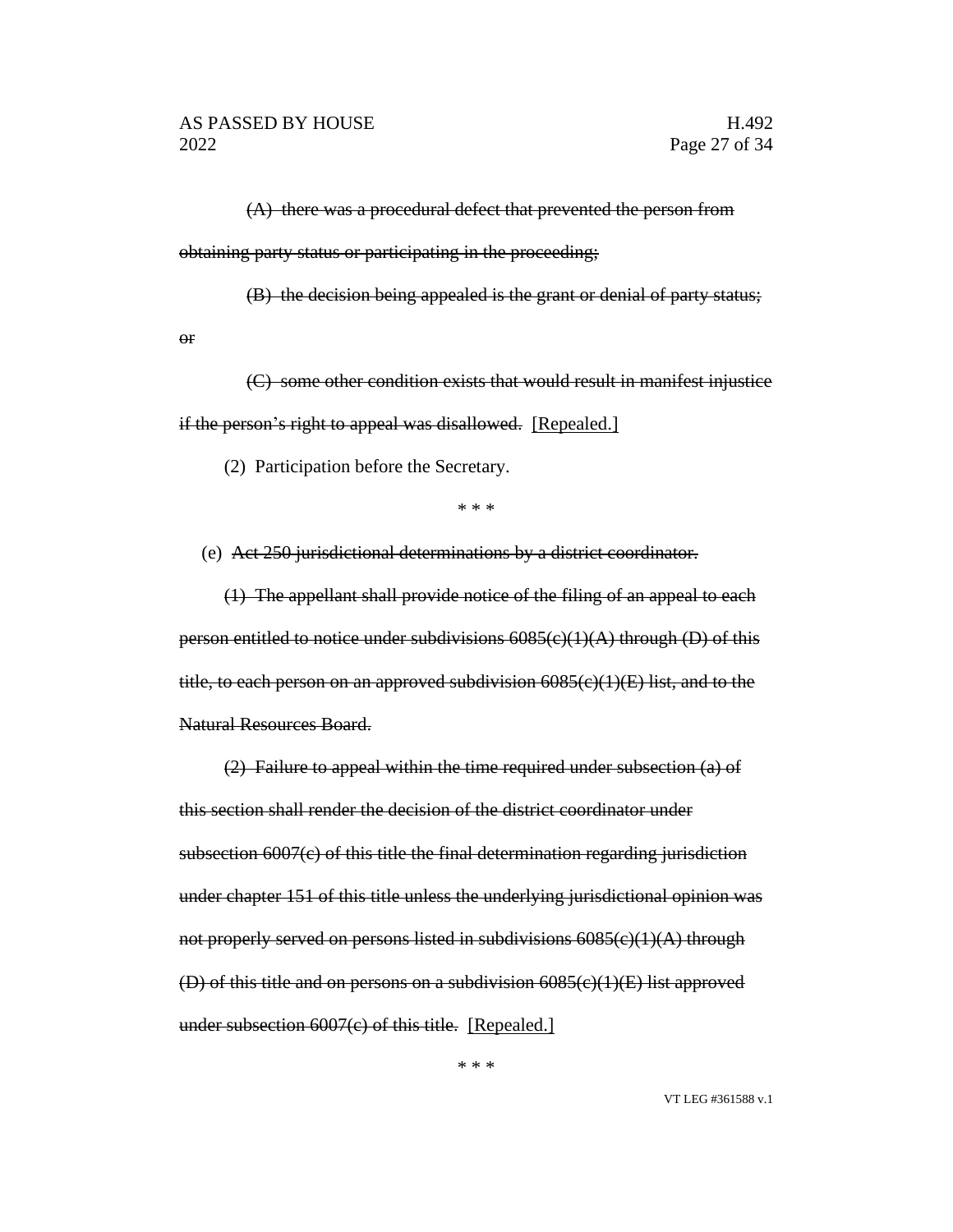(g) Consolidated appeals. The Environmental Division may consolidate or coordinate different appeals where those appeals all relate to the same project.

\* \* \*

(i) Deference to Agency technical determinations. In the adjudication of appeals relating to land use permits under chapter 151 of this title, technical determinations of the Secretary shall be accorded the same deference as they are accorded by a District Commission under subsection 6086(d) of this title. [Repealed.]

\* \* \*

(k) Limitations on appeals. Notwithstanding any other provision of this section:,

(1) there shall be no appeal from a District Commission decision when the Commission has issued a permit and no hearing was requested or held, or no motion to alter was filed following the issuance of an administrative amendment;

(2) a municipal decision regarding whether a particular application qualifies for a recorded hearing under 24 V.S.A. § 4471(b) shall not be subject to appeal;

(3) if a District Commission issues a partial decision under subsection 6086(b) of this title, any appeal of that decision must be taken within 30 days of the date of that decision.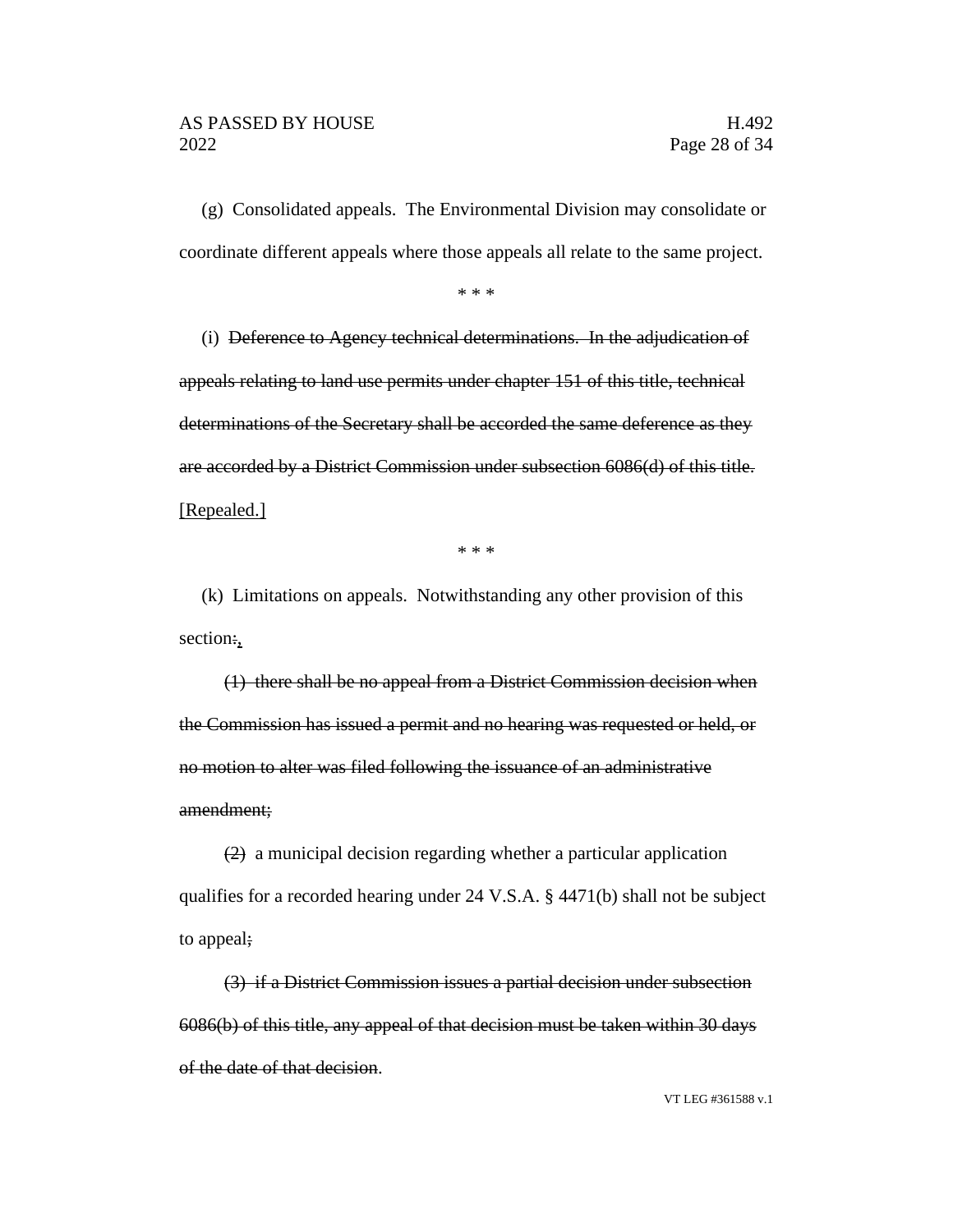(l) Representation. The Secretary may represent the Agency of Natural Resources in all appeals under this section. The Chair of the Natural Resources Board may represent the Board in any appeal under this section, unless the Board directs otherwise. If more than one State agency, other than the Board, either appeals or seeks to intervene in an appeal under this section, only the Attorney General may represent the interests of those agencies of the State in the appeal.

(m) Precedent. Prior decisions of the Environmental Board, Water Resources Board, and Waste Facilities Panel shall be given the same weight and consideration as prior decisions of the Environmental Division.

(n) Intervention. Any person may intervene in a pending appeal if that person:

(1) appeared as a party in the action appealed from and retained party status;

(2) is a party by right;

(3) is the Natural Resources Board; [Repealed.]

(4) is a person aggrieved, as defined in this chapter;

(5) qualifies as an "interested person," as established in 24 V.S.A.

§ 4465, with respect to appeals under 24 V.S.A. chapter 117; or

(6) meets the standard for intervention established in the Vermont Rules of Civil Procedure.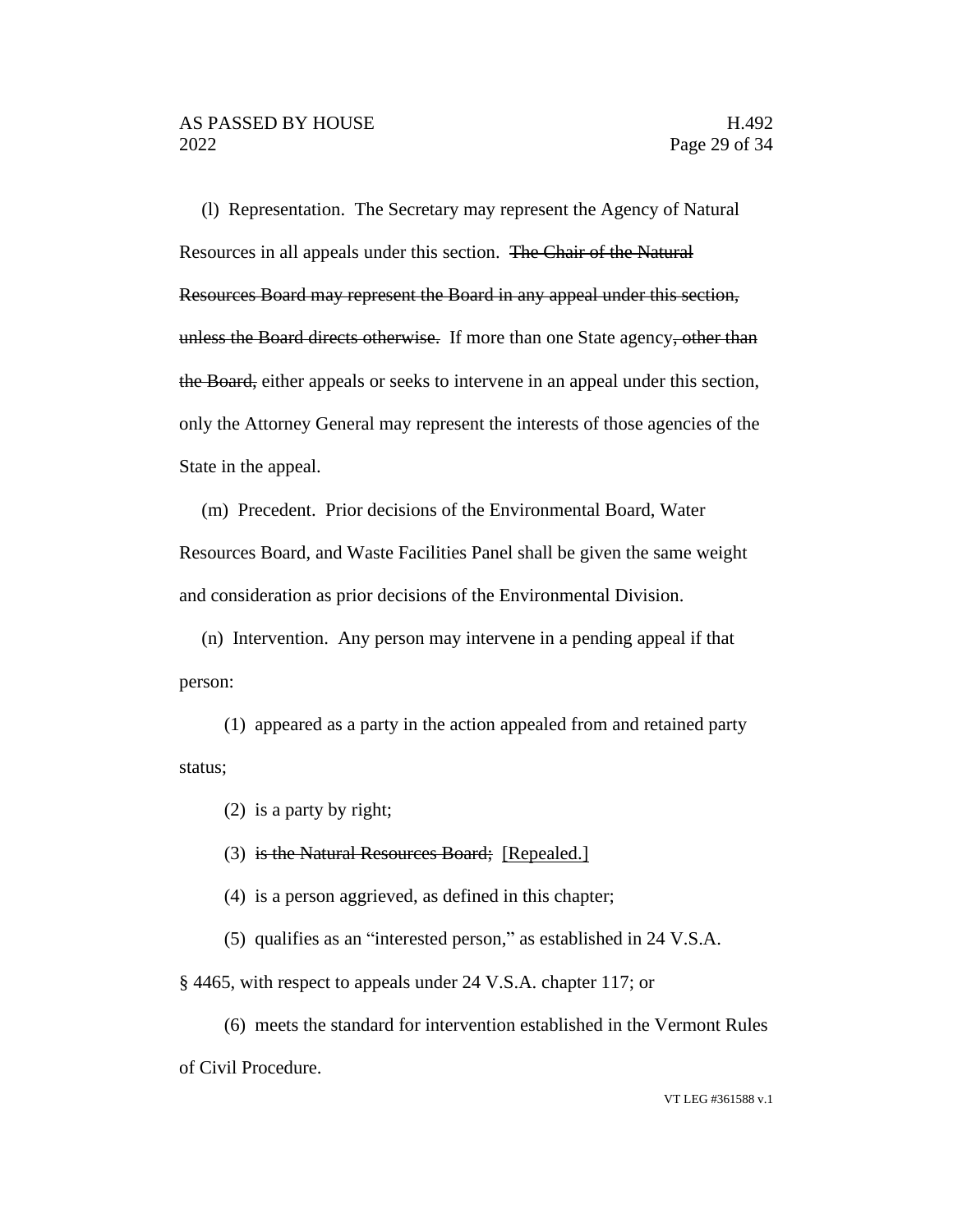(o) With respect to review of an act or decision of the Secretary pursuant to 3 V.S.A. § 2809, the Division may reverse the act or decision or amend an allocation of costs to an applicant only if the Division determines that the act, decision, or allocation was arbitrary, capricious, or an abuse of discretion. In the absence of such a determination, the Division shall require the applicant to pay the Secretary all costs assessed pursuant to 3 V.S.A. § 2809.

(p) Administrative record. The Secretary shall certify the administrative record as defined in chapter 170 of this title and shall transfer a certified copy of that record to the Environmental Division when:

(1) there is an appeal of an act or decision of the Secretary that is based on that record; or

(2) there is an appeal of a decision of a District Commission, and the applicant used a decision of the Secretary based on that record to create a presumption under a criterion of subsection  $6086(a)$  of this title that is at issue in the appeal.

#### § 8505. APPEALS TO THE SUPREME COURT

(a) Any person aggrieved by a decision of the Environmental Division pursuant to this subchapter, any party by right, or any person aggrieved by a decision of the Environmental Review Board may appeal to the Supreme Court within 30 days of following the date of the entry of the order or judgment appealed from, provided that: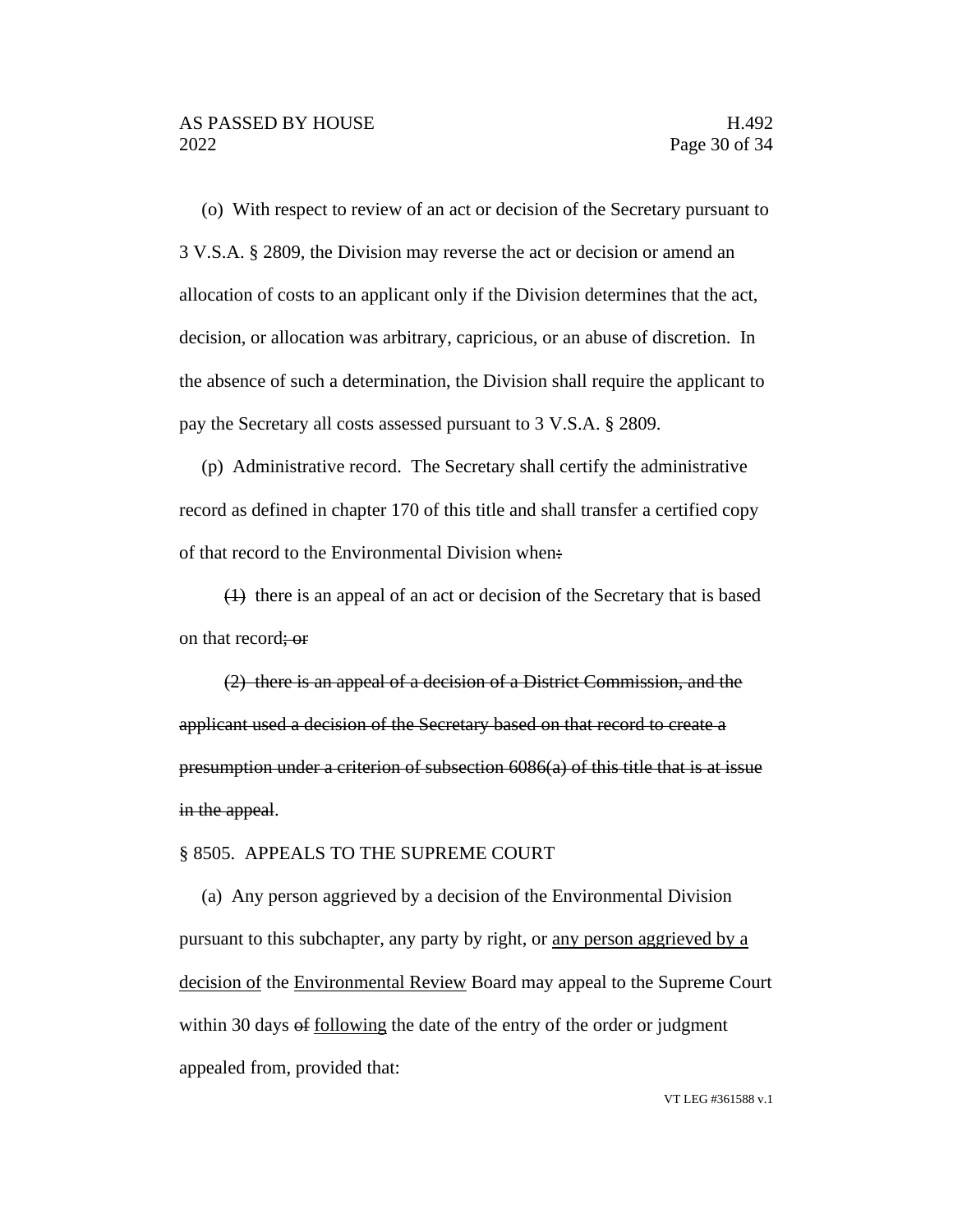(1) the person was a party to the proceeding before the Environmental Division; or

(2) the decision being appealed is the denial of party status; or

(3) the Supreme Court determines that:

(A) there was a procedural defect that prevented the person from

participating in the proceeding; or

(B) some other condition exists that would result in manifest injustice

if the person's right to appeal were disallowed.

\* \* \*

\* \* \* Environmental Division \* \* \*

Sec. 12. 4 V.S.A. § 34 is amended to read:

#### § 34. JURISDICTION; ENVIRONMENTAL DIVISION

The Environmental Division shall have:

(1) jurisdiction of matters arising under 10 V.S.A. chapters 201 and 220;

and

(2) jurisdiction of matters arising under 24 V.S.A. chapter 61,

subchapter 12 and 24 V.S.A. chapter 117; and

(3) original jurisdiction to revoke permits under 10 V.S.A. chapter 151.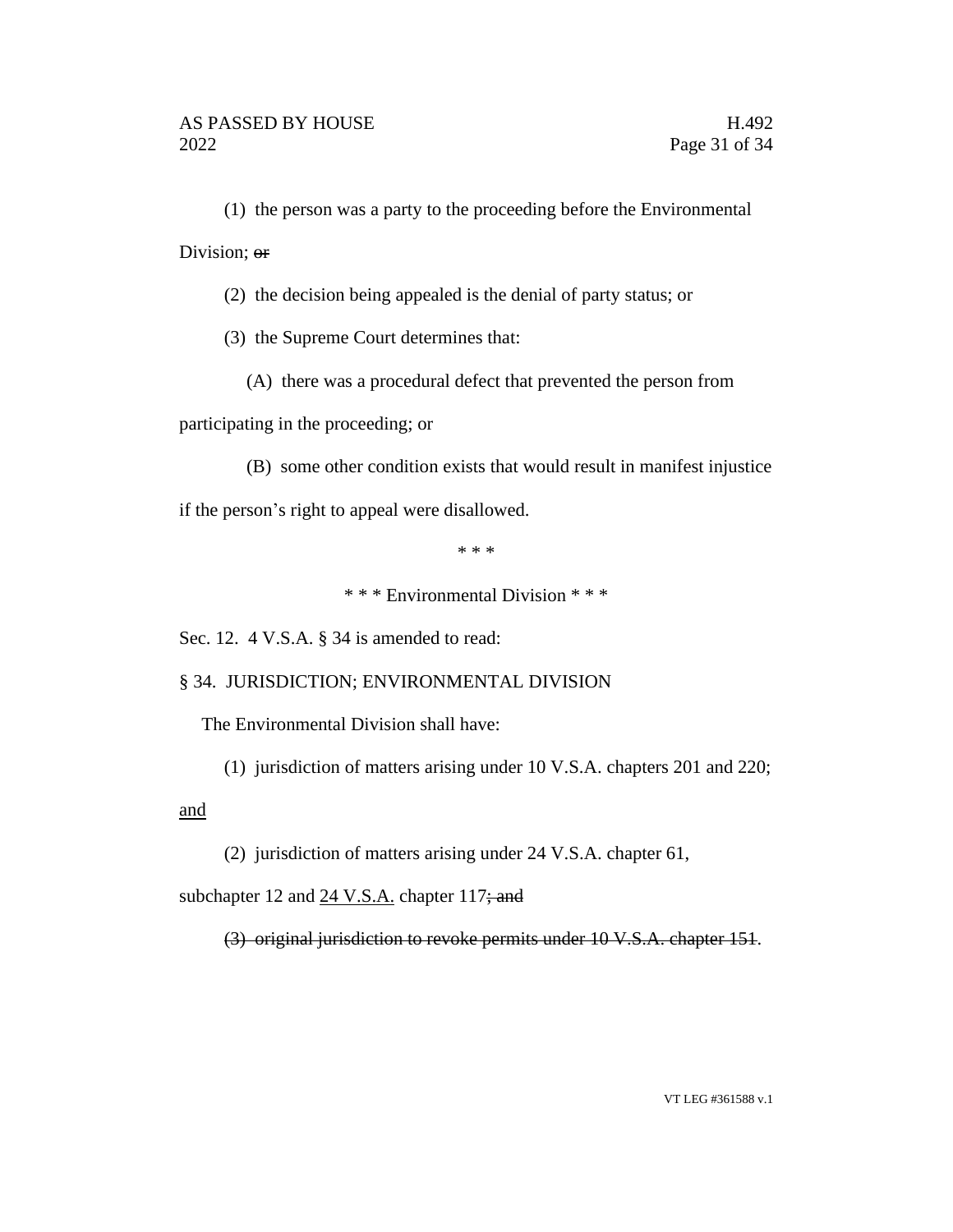\* \* \* Report; Transition; Revision Authority; Effective Dates \* \* \*

Sec. 13. ENVIRONMENTAL REVIEW BOARD POSITIONS;

# APPROPRIATION

(a) The following new positions are created at the Environmental Review Board for the purposes of carrying out this act:

(1) one Staff Attorney 1; and

(2) four half-time Environmental Review Board members.

(b) The sum of \$384,000.00 is appropriated to the Environmental Review Board from the General Fund in fiscal year 2023 for the positions established in subsection (a) of this section and for additional operating costs required to implement the appeals process established in this act.

Sec. 14. NATURAL RESOURCES BOARD TRANSITION

(a) The Governor shall appoint the members of Environmental Review

Board on or before July 1, 2023, and the terms of any Natural Resources Board

member not appointed consistent with the requirements of 10 V.S.A.

 $\S$  6021(a)(1)(A) or (B) shall expire on that day.

(b) As of July 1, 2023, all appropriations and employee positions of the Natural Resources Board are transferred to the Environmental Review Board.

(c) The Environmental Review Board shall adopt rules of procedure for its hearing process pursuant to 10 V.S.A. § 6025(a) on or before July 1, 2024.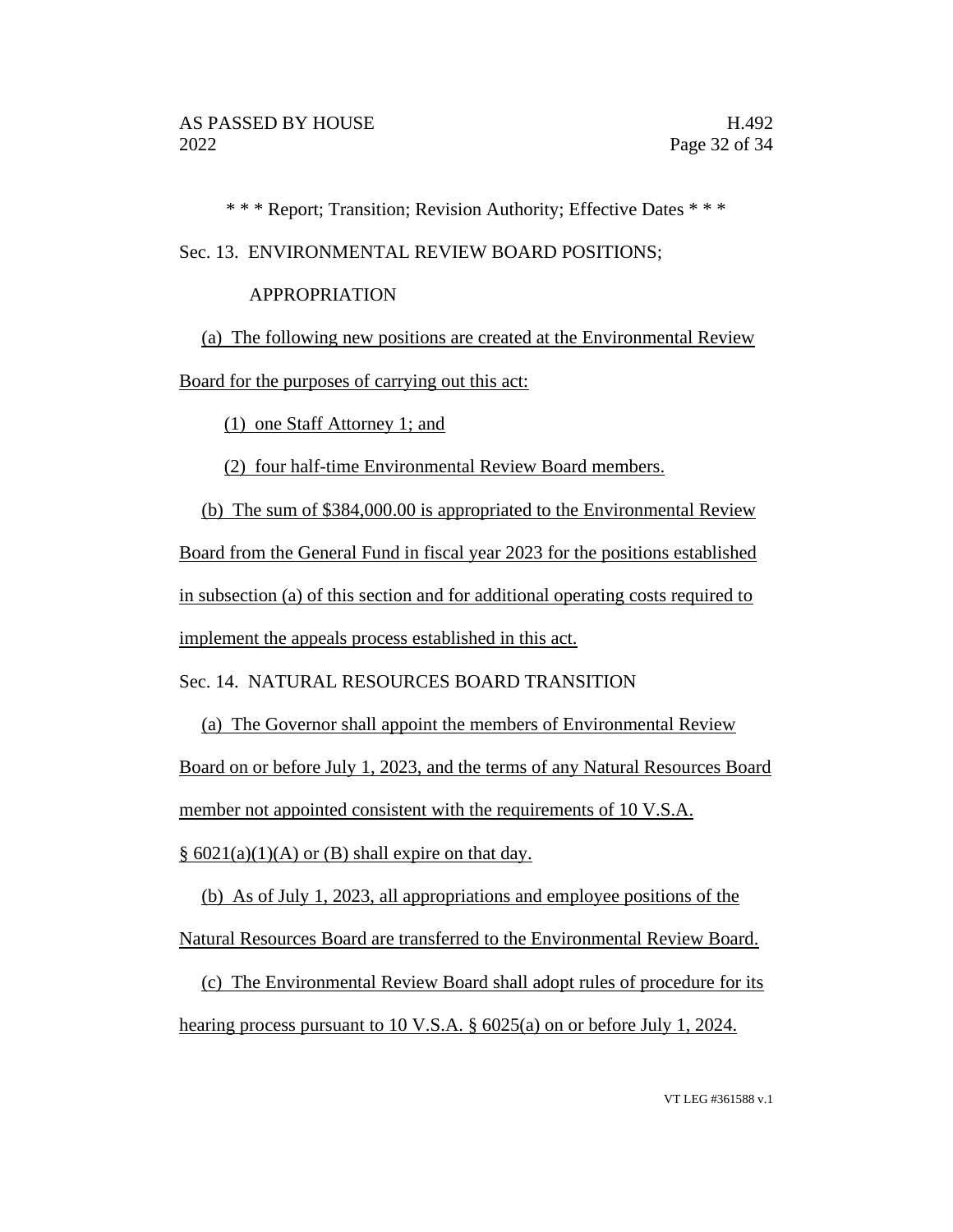# Sec. 15. ENVIRONMENTAL DIVISION; CONTINUED JURISDICTION

Notwithstanding the repeal of its jurisdictional authority to hear appeals relative to land use permits under Sec. 12 of this act, the Environmental Division of the Superior Court shall continue to have jurisdiction to complete its consideration of any appeal that is pending before it as of July 1, 2024 if the act or appeal has been filed. The Environmental Review Board shall have authority to be a party in any appeals pending under this section until July 1, 2024.

Sec. 16. REPORT; ENVIRONMENTAL REVIEW BOARD

(a) On or before December 31, 2023, the Chair of the Environmental Review Board shall report to the House Committees on Natural Resources, Fish, and Wildlife and on Ways and Means and the Senate Committees on Finance and on Natural Resources and Energy on necessary updates to the Act 250 program.

(b) The report shall include:

(1) how to transition to a system in which Act 250 jurisdiction is based on location, which shall encourage development in appropriate locations and protect natural resources of statewide significance, including biodiversity;

(2) how to use the Capability and Development Plan to meet the statewide planning goals;